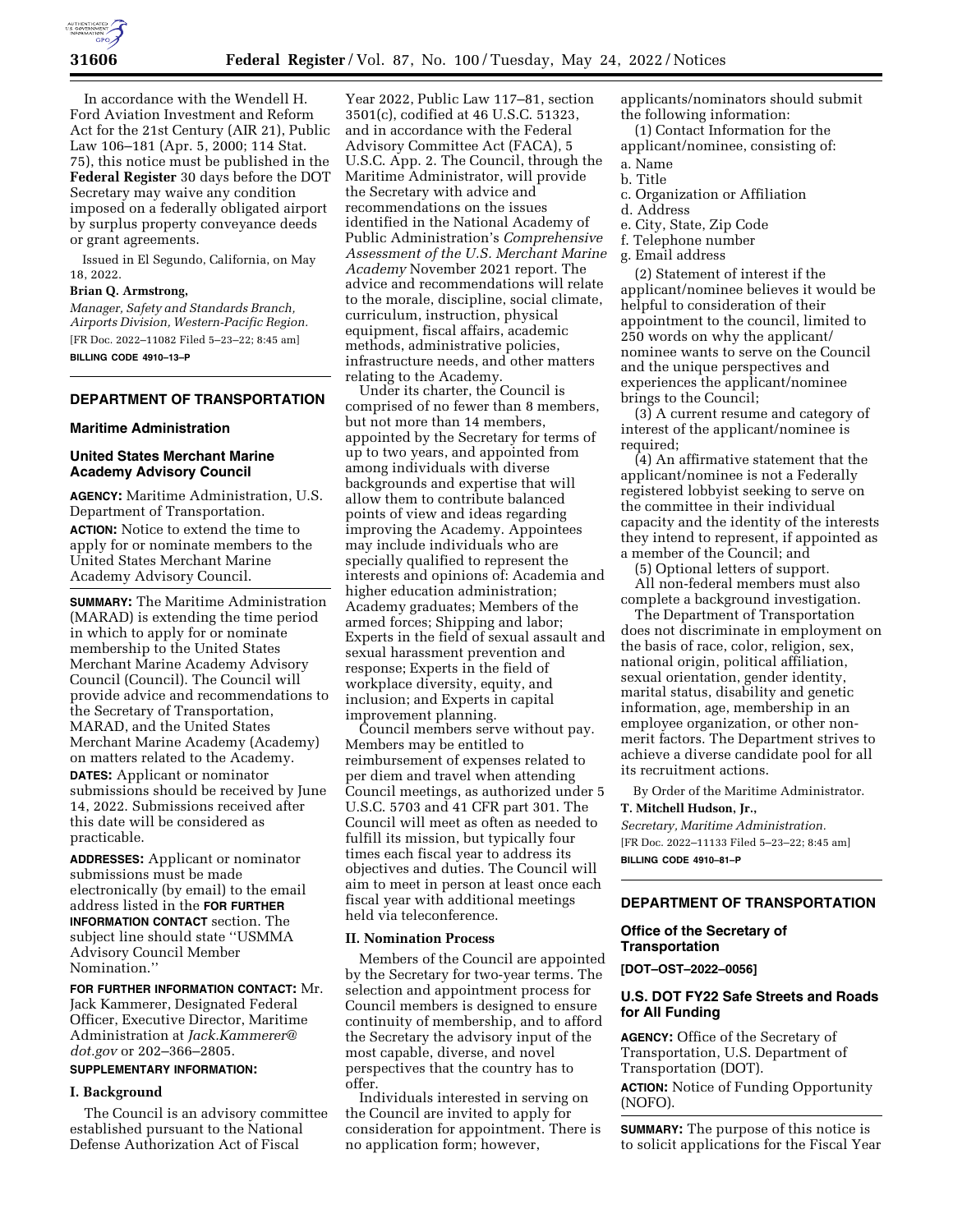2022 (FY22) NOFO for the Safe Streets and Roads for All (SS4A) discretionary grant program. SS4A funds will be awarded on a competitive basis to support infrastructure, behavioral, and operational initiatives that prevent death and serious injury on roads and streets involving all roadway users, including: Pedestrians; bicyclists; public

transportation, personal conveyance, and micromobility users; motorists; and commercial vehicle operators. **DATES:** Applications must be submitted by 5:00 p.m. EDT on Thursday, September 15, 2022. Late applications

will not be accepted. **ADDRESSES:** Applications must be submitted through *www.Grants.gov.*  Only applicants who comply with all submission requirements described in this notice and submit applications through *www.Grants.gov* on or before the application deadline will be eligible for award.

# **FOR FURTHER INFORMATION CONTACT:** For

further information regarding this notice, please contact the Office of the Secretary via email at *SS4A@dot.gov,* or call Paul Teicher at (202) 366–4114. A TDD is available for individuals who are deaf or hard of hearing at 202–366– 3993. In addition, DOT will periodically post answers to common questions and requests for clarifications on the Department's website at *https:// www.transportation.gov/SS4A.* 

**SUPPLEMENTARY INFORMATION:** Each section of this notice contains information and instructions relevant to the application process for SS4A grants, and all applicants should read this notice in its entirety so that they have the information they need to submit eligible and competitive applications.

#### **Table of Contents**

- A. Program Description
	- 1. Overview
- 2. Grant Types and Deliverables 3. SS4A Grant Priorities
- B. Federal Award Information
	-
	- 1. Total Funding Available 2. Availability of Funds
	-
	- 3. Award Size and Anticipated Quantity
	- 4. Start Dates and Period of Performance 5. Data Collection Requirements
- C. Eligibility Information
- 1. Eligible Applicants
- 2. Cost Sharing or Matching
- 3. Grant Eligibility Requirements
- 4. Eligible Activities and Costs
- D. Application and Submission Information
- 1. Address To Request Application Package 2. Content and Form of Application Submission
- 3. Unique Entity Identifier and System for Award Management
- 4. Submission Date and Time
- 5. Funding Restrictions
- 6. Other Submission Requirements
- E. Application Review Information 1. Selection Criteria
- 
- 2. Review and Selection Process
- 3. Additional Information F. Federal Award Administration Information
	-
	- 1. Federal Award Notices
	- 2. Administrative and National Policy Requirements
	- 3. Reporting

G. Federal Awarding Agency Contacts

- H. Other Information
- 1. Publication of Application Information
- 2. Department Feedback on Applications
- 3. Rural Applicants

**Definitions** 

| Term                             | Definition                                                                                                                                                                                                                                                                                                                                                                                                                                                                                                                                                                        |
|----------------------------------|-----------------------------------------------------------------------------------------------------------------------------------------------------------------------------------------------------------------------------------------------------------------------------------------------------------------------------------------------------------------------------------------------------------------------------------------------------------------------------------------------------------------------------------------------------------------------------------|
| Applicant's Jurisdiction(s)      | The U.S. Census tracts where the applicant operates or performs their safety responsibilities. If an appli-<br>cant is seeking funding for multiple jurisdictions, all of the relevant Census tracts for the jurisdictions cov-<br>ered by the application should be included.                                                                                                                                                                                                                                                                                                    |
| Complete Streets                 | Standards or policies that ensure the safe and adequate accommodation of all users of the transportation<br>system, including pedestrians, bicyclists, personal conveyance and micromobility users, public transpor-<br>tation users, children, older individuals, individuals with disabilities, motorists, and freight vehicles. <sup>1</sup>                                                                                                                                                                                                                                   |
| Comprehensive Safety Action Plan | A comprehensive safety action plan (referred to as Action Plan) is aimed at preventing roadway fatalities<br>and serious injuries in a locality, Tribe, or region. This can either be a plan developed with an Action<br>Plan Grant, or a previously developed plan that is substantially similar and meets the eligibility require-<br>ments (e.g., a Vision Zero plan or similar plan).                                                                                                                                                                                         |
|                                  | The consistent and systematic fair, just, and impartial treatment of all individuals, including individuals who<br>belong to underserved communities that have been denied such treatment, such as Black, Latino, Indig-<br>enous and Native Americans, Asian Americans and Pacific Islanders, and other persons of color; mem-<br>bers of religious minorities; lesbian, gay, bisexual, transgender, and queer (LGBTQ+) persons; persons<br>with disabilities; persons who live in rural areas; and persons otherwise adversely affected by persistent<br>poverty or inequality. |
| High Injury Network              | Identifies the highest concentrations of traffic crashes resulting in serious injuries and fatalities within a<br>given roadway network or jurisdiction.                                                                                                                                                                                                                                                                                                                                                                                                                          |
|                                  | Any small, low-speed, human- or electric-powered transportation device, including bicycles, scooters, elec-<br>tric-assist bicycles, electric scooters (e-scooters), and other small, lightweight, wheeled conveyances. <sup>2</sup>                                                                                                                                                                                                                                                                                                                                              |
| Personal Conveyance              | A personal conveyance is a device, other than a transport device, used by a pedestrian for personal mobil-<br>ity assistance or recreation. These devices can be motorized or human powered, but not propelled by<br>pedaling. <sup>3</sup>                                                                                                                                                                                                                                                                                                                                       |
| Political Subdivision of a State | A unit of government created under the authority of State law. This includes cities, towns, counties, special<br>districts, certain transit agencies, and similar units of local government. A transit district, authority, or<br>public benefit corporation is eligible if it was created under State law, including transit authorities oper-<br>ated by political subdivisions of a State.                                                                                                                                                                                     |
|                                  | For the purposes of this NOFO, jurisdictions outside an Urbanized Area (UA) or located within Urbanized<br>Areas with populations fewer than 200,000 will be considered rural. Lists of UAs are available on the<br>U.S. Census Bureau website at http://www2.census.gov/geo/maps/dc10map/UAUC_RefMap/ua/.                                                                                                                                                                                                                                                                        |
| Safe System Approach             | A guiding principle to address the safety of all road users. It involves a paradigm shift to improve safety<br>culture, increase collaboration across all safety stakeholders, and refocus transportation system design<br>and operation on anticipating human mistakes and lessening impact forces to reduce crash severity and<br>save lives. <sup>45</sup>                                                                                                                                                                                                                     |

<sup>&</sup>lt;sup>1</sup>The definition is based on the "Moving to a Complete Streets Design Model: A Report to Congress on Opportunities and Challenges,'' *https://highways.dot.gov/newsroom/federalhighway-administration-details-efforts-advancecomplete-streets-design-model*.

<sup>2</sup>Source: FHWA, Public Roads Magazine Spring 2021 ''Micromobility: A Travel Innovation.''

<sup>&</sup>lt;sup>3</sup> https://crashstats.nhtsa.dot.gov/Api/Public/ *ViewPublication/813251,* see page 127 for the full definition as defined in the 2020 FARS/CRSS Coding and Validation Manual.

<sup>4</sup>See: *https://www.transportation.gov/NRSS/ SafeSystem*. 5Safety culture can be defined as the shared

values, actions, and behaviors that demonstrate a commitment to safety over competing goals and demands.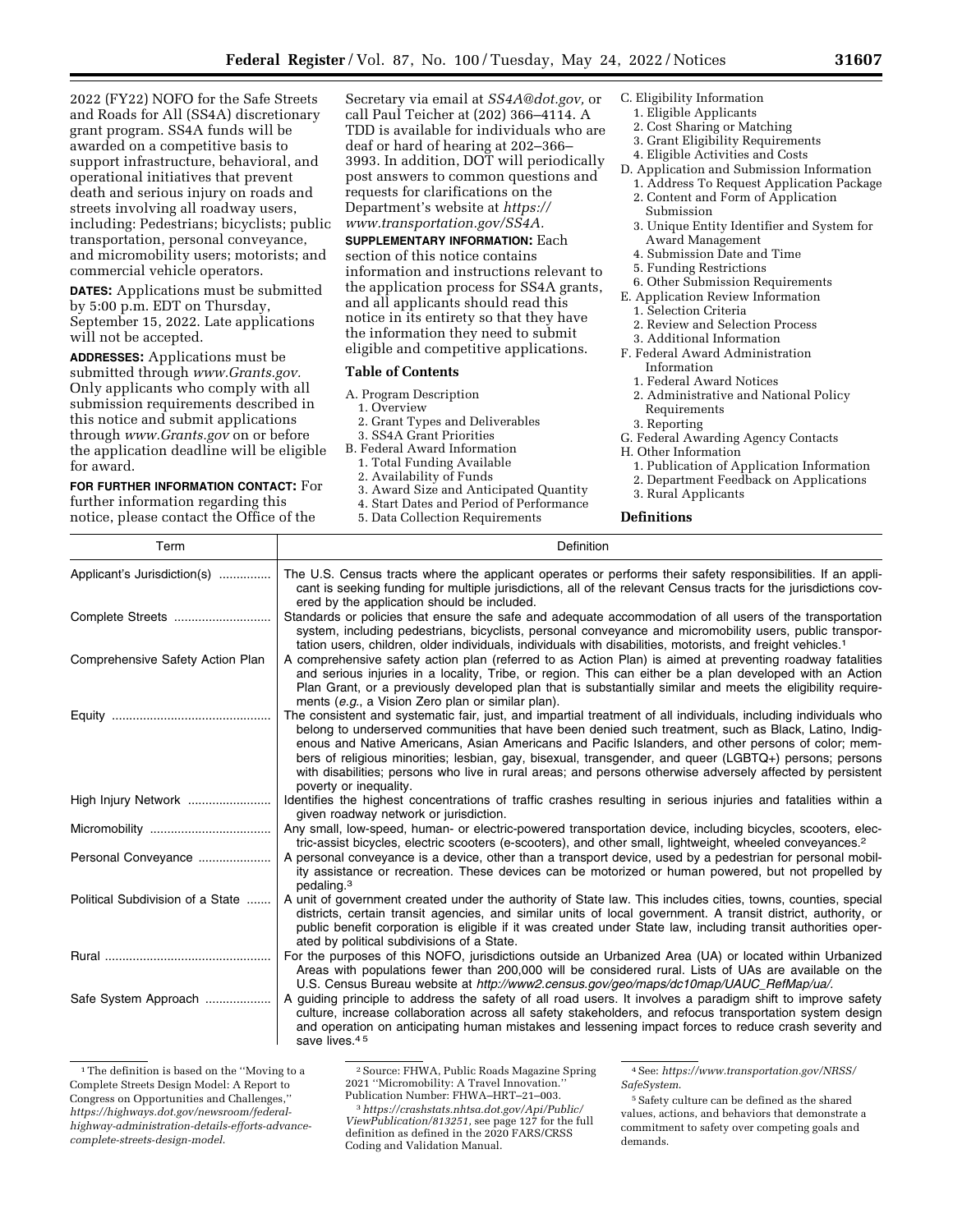| Term                  | <b>Definition</b>                                                                                                                                                                                                                                                                                                                                                                                                                  |
|-----------------------|------------------------------------------------------------------------------------------------------------------------------------------------------------------------------------------------------------------------------------------------------------------------------------------------------------------------------------------------------------------------------------------------------------------------------------|
| Underserved Community | An underserved community as defined for this NOFO is consistent with the Office of Management and<br>Budget's Interim Guidance for the Justice40 Initiative and the Historically Disadvantaged Community<br>designation, which includes:<br>• U.S. Census tracts identified in this table: https://datahub.transportation.gov/stories/s/tsyd-k6ij;<br>• Any Tribal land; or<br>• Any territory or possession of the United States. |

#### **A. Program Description**

### *1. Overview*

Section 24112 of the Infrastructure Investment and Jobs Act (Pub. L. 117– 58, November 15, 2021; also referred to as the ''Bipartisan Infrastructure Law'' or ''BIL'') authorized and appropriated \$1 billion to be awarded by the Department of Transportation for FY 2022 for the SS4A grant program. This NOFO solicits applications for activities to be funded under the SS4A grant program. The FY22 funding will be implemented, as appropriate and consistent with law, in alignment with the priorities in Executive Order 14052, Implementation of the Infrastructure Investment and Jobs Act (86 FR 64355).6

The purpose of SS4A grants is to improve roadway safety by significantly reducing or eliminating roadway fatalities and serious injuries through safety action plan development and implementation focused on all users, including pedestrians, bicyclists, public transportation users, motorists, personal conveyance and micromobility users,

and commercial vehicle operators. The program provides funding to develop the tools to help strengthen a community's approach to roadway safety and save lives and is designed to meet the needs of diverse local, Tribal, and regional communities that differ dramatically in size, location, and experience administering Federal funding.

#### *2. Grant Types and Deliverables*

The SS4A program provides funding for two types of grants: Action Plan Grants (for comprehensive safety action plans) and Implementation Grants. Action Plan Grants are used to develop, complete, or supplement a comprehensive safety action plan. To apply for an Implementation Grant, an eligible applicant must have a qualifying Action Plan. Implementation Grants are available to implement strategies or projects that are consistent with an existing Action Plan. Applicants for Implementation Grants can self-certify that they have in place one or more plans that together are

# TABLE 1—ACTION PLAN COMPONENTS

substantially similar to and meet the eligibility requirements for an Action Plan.

## i. Action Plan Grants

An Action Plan is the foundation of the SS4A grant program. Action Plan Grants provide Federal funds to eligible applicants to develop or complete an Action Plan. Action Plan Grants may also fund supplemental Action Plan activities. The goal of an Action Plan is to develop a holistic, well-defined strategy to prevent roadway fatalities and serious injuries in a locality, Tribe, or region. Further information on eligibility requirements is in Section C.

The primary deliverable for an Action Plan Grant is a publicly available Action Plan. For the purposes of the SS4A grant program, an Action Plan includes the components in Table 1. DOT considers the process of developing an Action Plan to be critical for success, and the components reflect a process-oriented set of activities.

| Component                                  | Description                                                                                                                                                                                                                                                                                                                                                                                                                                                                                                                                                                                                                                                                                                                                                                                                                                                                                                                                                                         |
|--------------------------------------------|-------------------------------------------------------------------------------------------------------------------------------------------------------------------------------------------------------------------------------------------------------------------------------------------------------------------------------------------------------------------------------------------------------------------------------------------------------------------------------------------------------------------------------------------------------------------------------------------------------------------------------------------------------------------------------------------------------------------------------------------------------------------------------------------------------------------------------------------------------------------------------------------------------------------------------------------------------------------------------------|
| Leadership Commitment and Goal<br>Setting. | An official public commitment (e.g., resolution, policy, ordinance, etc.) by a high-ranking official and/or gov-<br>erning body (e.g., Mayor, City Council, Tribal Council, MPO Policy Board, etc.) to an eventual goal of<br>zero roadway fatalities and serious injuries. The commitment must include a goal and timeline for elimi-<br>nating roadway fatalities and serious injuries achieved through one, or both, of the following:<br>(1) the target date for achieving zero roadway fatalities and serious injuries, OR<br>(2) an ambitious percentage reduction of roadway fatalities and serious injuries by a specific date with<br>an eventual goal of eliminating roadway fatalities and serious injuries.                                                                                                                                                                                                                                                             |
|                                            | A committee, task force, implementation group, or similar body charged with oversight of the Action Plan<br>development, implementation, and monitoring.                                                                                                                                                                                                                                                                                                                                                                                                                                                                                                                                                                                                                                                                                                                                                                                                                            |
| Safety Analysis                            | Analysis of existing conditions and historical trends that provides a baseline level of crashes involving fa-<br>talities and serious injuries across a jurisdiction, locality, Tribe, or region. Includes an analysis of loca-<br>tions where there are crashes and the severity of the crashes, as well as contributing factors and crash<br>types by relevant road users (motorists, people walking, transit users, etc.). Analysis of systemic and<br>specific safety needs is also performed, as needed (e.g., high-risk road features, specific safety needs of<br>relevant road users, public health approaches, analysis of the built environment, demographic, and<br>structural issues, etc.). To the extent practical, the analysis should include all roadways within the juris-<br>diction, without regard for ownership. Based on the analysis performed, a geospatial identification of<br>higher-risk locations is developed (a High-Injury Network or equivalent). |
| Engagement and Collaboration               | Robust engagement with the public and relevant stakeholders, including the private sector and community<br>groups, that allows for both community representation and feedback. Information received from engage-<br>ment and collaboration is analyzed and incorporated into the Action Plan. Overlapping jurisdictions are<br>included in the process. Plans and processes are coordinated and aligned with other governmental<br>plans and planning processes to the extent practical.                                                                                                                                                                                                                                                                                                                                                                                                                                                                                            |

<sup>6</sup>The priorities of Executive Order 14052, Implementation of the Infrastructure Investments and Jobs Act are: To invest efficiently and equitably, promote the competitiveness of the U.S.

economy, improve job opportunities by focusing on high labor standards and equal employment opportunity, strengthen infrastructure resilience to hazards including climate change, and to effectively

coordinate with State, local, Tribal, and territorial government partners.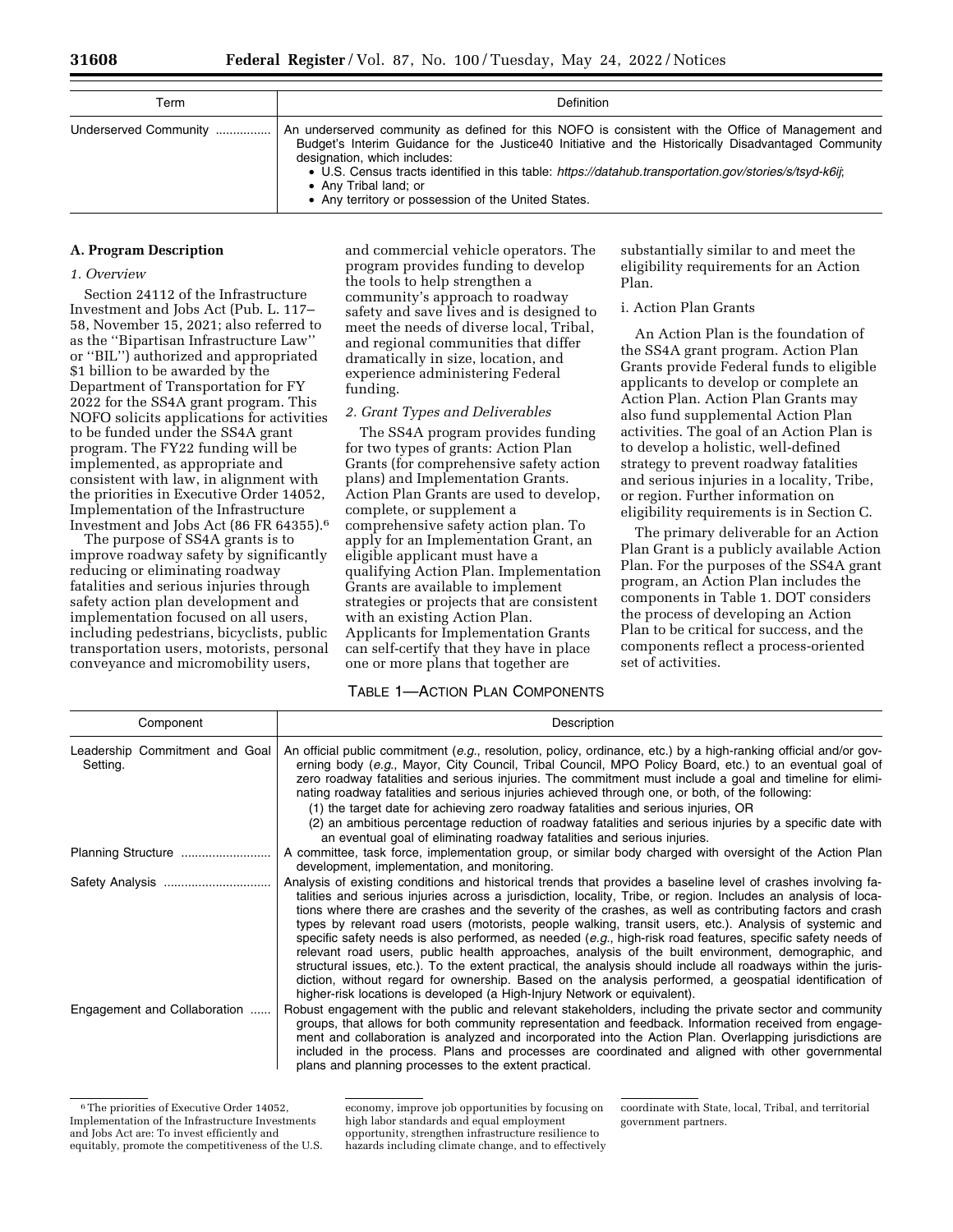### TABLE 1—ACTION PLAN COMPONENTS—Continued

| Component                       | Description                                                                                                                                                                                                                                                                                                                                                                                                                                                                                                                                                                                                                                                                                                                                                                                                                                                                                                                                                                                                  |
|---------------------------------|--------------------------------------------------------------------------------------------------------------------------------------------------------------------------------------------------------------------------------------------------------------------------------------------------------------------------------------------------------------------------------------------------------------------------------------------------------------------------------------------------------------------------------------------------------------------------------------------------------------------------------------------------------------------------------------------------------------------------------------------------------------------------------------------------------------------------------------------------------------------------------------------------------------------------------------------------------------------------------------------------------------|
| Equity Considerations           | Plan development using inclusive and representative processes. Underserved communities are identified<br>through data and other analyses in collaboration with appropriate partners. <sup>7</sup> Analysis includes both pop-<br>ulation characteristics and initial equity impact assessments of the proposed projects and strategies.                                                                                                                                                                                                                                                                                                                                                                                                                                                                                                                                                                                                                                                                      |
| Policy and Process Changes      | Assessment of current policies, plans, guidelines, and/or standards (e.g., manuals) to identify opportunities<br>to improve how processes prioritize transportation safety. The Action Plan discusses implementation<br>through the adoption of revised or new policies, guidelines, and/or standards, as appropriate.                                                                                                                                                                                                                                                                                                                                                                                                                                                                                                                                                                                                                                                                                       |
| Strategy and Project Selections | ldentification of a comprehensive set of projects and strategies, shaped by data, the best available evi-<br>dence and noteworthy practices, as well as stakeholder input and equity considerations, that will address<br>the safety problems described in the Action Plan. These strategies and countermeasures focus on a<br>Safe System Approach, effective interventions, and consider multidisciplinary activities. To the extent<br>practical, data limitations are identified and mitigated.<br>Once identified, the list of projects and strategies is prioritized in a list that provides time ranges for when<br>the strategies and countermeasures will be deployed (e.g., short-, mid-, and long-term timeframes). The<br>list should include specific projects and strategies, or descriptions of programs of projects and strategies,<br>and explains prioritization criteria used. The list should contain interventions focused on infrastructure,<br>behavioral, and/or operational safety. |
| Progress and Transparency       | Method to measure progress over time after an Action Plan is developed or updated, including outcome<br>data. Means to ensure ongoing transparency is established with residents and other relevant stake-<br>holders. Must include, at a minimum, annual public and accessible reporting on progress toward reduc-<br>ing roadway fatalities and serious injuries, and public posting of the Action Plan online.                                                                                                                                                                                                                                                                                                                                                                                                                                                                                                                                                                                            |

#### (a) Supplemental Action Plan Activities

Supplemental action plan activities support or enhance an existing Action Plan. To fund supplemental Action Plan activities through the SS4A program, an applicant must have an existing Action Plan, or a plan that is substantially similar and meets the eligibility requirements for having an existing plan. The plan components may be contained within several documents. Table 2 in Section C is a Self-Certification Eligibility Worksheet with instructions to determine whether an existing plan meets the eligibility requirements. Supplemental action plan activities could include, but are not limited to: A second round of analysis; expanded data collection and evaluation using integrated data; testing action plan concepts before project and strategy implementation; feasibility studies using quick-build strategies that inform permanent projects in the future (*e.g.,*  paint, plastic bollards, etc.); follow-up stakeholder engagement and collaboration; targeted equity assessments; progress report development; and complementary planning efforts such as speed management plans, accessibility and transition plans, racial and health equity plans, and lighting management plans. Additional information on supplemental action plan activities is

### located at *https:// www.transportation.gov/SS4A.*

Applicants that have an existing plan that is substantially similar to and meets the eligibility requirements of an Action Plan may alternatively choose to fund supplemental Action Plan activities through an application for an Implementation Grant rather than an Action Plan Grant. See Section A.2.ii below.

### ii. Implementation Grants

Implementation Grants fund projects and strategies identified in an Action Plan that address roadway safety problems. Implementation Grants may also fund associated planning and design and supplemental Action Plan activities in support of an existing Action Plan. DOT encourages Implementation Grant applicants to include supplemental Action Plan activities in their application to further improve and update existing plans. Applicants must have an existing Action Plan to apply for Implementation Grants or have an existing plan that is substantially similar and meets the eligibility requirements of an Action Plan. If applicants do not have an existing Action Plan, they should apply for Action Plan Grants and *NOT*  Implementation Grants. The plan components may be contained within several documents. Table 2 in Section C is a Self-Certification Eligibility Worksheet with instructions to determine eligibility to apply for an Implementation Grant. Additional information on eligibility requirements and eligible activities is in Section C below.

### *3. SS4A Grant Priorities*

This section discusses priorities specific to SS4A and those related to the Department's overall mission, which are reflected in the selection criteria and NOFO requirements. Successful grant applications will demonstrate engagement with a variety of public and private stakeholders and seek to adopt innovative technologies and strategies to:

• Promote safety;

• Employ low-cost, high-impact strategies that can improve safety over a wider geographic area;

• Ensure equitable investment in the safety needs of underserved communities, which includes both underserved urban and rural communities;

• Incorporate evidence-based projects and strategies; and

• Align with the Department's mission and with priorities such as equity, climate and sustainability, quality job creation, and economic strength and global competitiveness.

The Department seeks to award Action Plan Grants based on safety impact, equity, and other safety considerations. For Implementation Grants, DOT seeks to make awards to projects and strategies that save lives and reduce roadway fatalities and serious injuries; incorporate equity, engagement, and collaboration into how projects and strategies are executed; use effective practices and strategies; consider climate change, sustainability, and economic competitiveness in project and strategy implementation; and will be able to complete the full scope of funded projects and strategies within five years after the establishment

<sup>7</sup>An underserved community as defined for this NOFO is consistent with the Office of Management and Budget's Interim Guidance for the Justice40 Initiative (*https://www.whitehouse.gov/wp-content/ uploads/2021/07/M-21-28.pdf*) and the Historically Disadvantaged Community designation, which includes U.S. Census tracts identified in this table *https://datahub.transportation.gov/stories/s/tsydk6ij*; any Tribal land; or any territory or possession of the United States.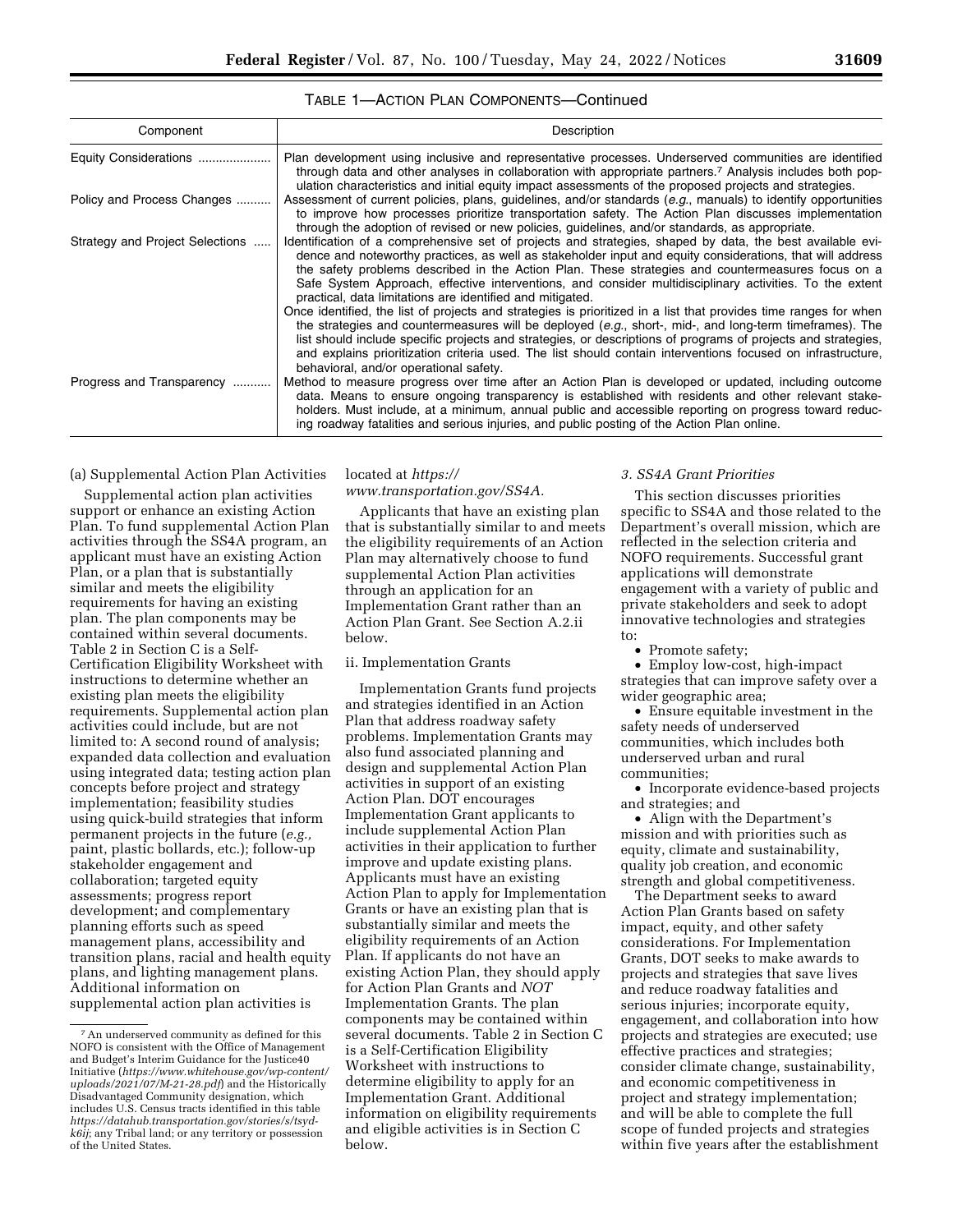of a grant agreement. Section D provides more information on the specific measures an application should demonstrate to support these goals.

The SS4A grant program aligns with both Departmental and Biden-Harris Administration activities and priorities. The National Roadway Safety Strategy (NRSS, issued January 27, 2022) commits the Department to respond to the current crisis in roadway fatalities by ''taking substantial, comprehensive action to significantly reduce serious and fatal injuries on the Nation's roadways,'' in pursuit of the goal of achieving zero roadway deaths.8 DOT recognizes that zero is the only acceptable number of deaths on our roads, and achieving that is our longterm safety goal. The outcomes that are anticipated from the SS4A program also support the FY 2022–2026 DOT Strategic Plan and the accompanying safety performance goals such as a medium-term goal of a two-thirds reduction in roadway fatalities by 2040.9

As part of the NRSS, the Department adopted the Safe System Approach as a guiding principle to advance roadway safety. The Safe System Approach addresses the safety of all road users. It involves a paradigm shift to improve safety culture, increase collaboration across all safety stakeholders, and refocus transportation system design and operation on anticipating human mistakes and lessening impact forces to reduce crash severity and save lives. For more information on the Safe System Approach, see the NRSS.

DOT encourages communities to adopt and implement Complete Streets policies that prioritize the safety of all users in transportation network planning, design, construction, and operations.<sup>10</sup>  $\overline{A}$  full transition to a Complete Streets design model requires leadership, identification and elimination of barriers, and development of new policies, rules, and procedures to prioritize safety. A Complete Street includes, but is not limited to: Sidewalks, curb ramps, bike lanes (or wide paved shoulders), special bus lanes, accessible public transportation stops, safe and accommodating crossing options, median islands, pedestrian signals, curb extensions, narrower travel lanes, and roundabouts.11 Recipients of Federal financial assistance are required to

ensure the accessibility of pedestrian facilities in the public right-of-way. See Section F.2 of this NOFO for program requirements.

The NOFO aligns with and considers Departmental policy priorities that have a nexus to roadway safety and grant funding. As part of the Department's implementation of Executive Order 14008, Tackling the Climate Crisis at Home and Abroad (86 FR 7619), the Department seeks to fund applications that, to the extent possible, target at least 40 percent of benefits towards lowincome and underserved communities. DOT also seeks to award funds under the SS4A grant program that proactively address equity and barriers to opportunity, or redress prior inequities and barriers to opportunity. DOT supports the policies in Executive Order 13985, Advancing Racial Equity and Support for Underserved Communities Through the Federal Government (86 FR 7009), to pursue a comprehensive approach to advancing equity for all, including people of color, rural communities, and others who have been historically underserved, marginalized, and adversely affected by persistent poverty and inequality. An important area for DOT's focus is the disproportionate, adverse safety impacts that affect certain groups on our roadways, particularly people walking and biking in underserved communities. See Section F.2.i of this NOFO for equity-related program requirements.

As part of the United States' commitment to a whole-of-government approach to reaching net-zero emissions economy-wide by 2050 and a 50–52 percent reduction in emissions from 2005 levels by 2030, BIL and its associated transportation funding programs permit historic investments to improve the resilience of transportation infrastructure, helping States and communities prepare for hazards such as wildfires, floods, storms, and droughts exacerbated by climate change. DOT's goal is to encourage the advancement of projects and strategies that address climate change and sustainability. To enable this, the Department encourages applicants to consider climate change and sustainability throughout the planning and project development process, including the extent to which projects and strategies under the SS4A grant program align with the President's greenhouse gas reduction, climate resilience, and environmental justice commitments.

The Department intends to use the SS4A grant program to support the creation of good-paying jobs with the free and fair choice to join a union, and

the incorporation of strong labor standards and workforce programs, in particular registered apprenticeships, joint labor-management programs, or other high-quality workforce training programs, including high-quality preapprenticeships tied to registered apprenticeships, in project planning stages and program delivery. Grant applications that incorporate such considerations support a strong economy and labor market.

Consistent with the Department's Rural Opportunities to Use Transportation for Economic Success (ROUTES) initiative, the Department seeks to award funding to rural applications that address disproportionately high fatality rates in rural communities. For applicants seeking to use innovative technologies and strategies, the Department's Innovation Principles serve as a guide to ensure innovations reduce deaths and serious injuries while committing to the highest standards of safety across technologies.12

#### **B. Federal Award Information**

#### *1. Total Funding Available*

The BIL established the SS4A program with \$5,000,000,000 in advanced appropriations in Division J, including \$1,000,000,000 for FY 2022. Therefore, this Notice makes available up to \$1 billion for FY 2022 grants under the SS4A program. Refer to Section D for greater detail on additional funding considerations and Section D.5 for funding restrictions.

#### *2. Availability of Funds*

Grant funding obligation occurs when a selected applicant and DOT enter into a written grant agreement after the applicant has satisfied applicable administrative requirements. Unless authorized by DOT in writing after DOT's announcement of FY 2022 SS4A grant awards, any costs incurred prior to DOT's obligation of funds for activities (''pre-award costs'') are ineligible for reimbursement. All FY 2022 SS4A funds must be expended within five years after the grant agreement is executed and DOT obligates the funds.

# *3. Award Size and Anticipated Quantity*

In FY 2022, DOT expects to award hundreds of Action Plan Grants, and up to one hundred Implementation Grants. The Department reserves the right to make more, or fewer, awards. DOT reserves the discretion to alter minimum and maximum award sizes upon

<sup>8</sup>*https://www.transportation.gov/NRSS*.

<sup>9</sup>*https://www.transportation.gov/dot-strategicplan*.

<sup>10</sup>Complete Streets are defined in the Definitions table at the beginning of the document.

<sup>&</sup>lt;sup>11</sup> More information on Complete Streets can be found at *https://highways.dot.gov/complete-streets*.

<sup>12</sup>*https://www.transportation.gov/priorities/ innovation/us-dot-innovation-principles.* Released January 6, 2022.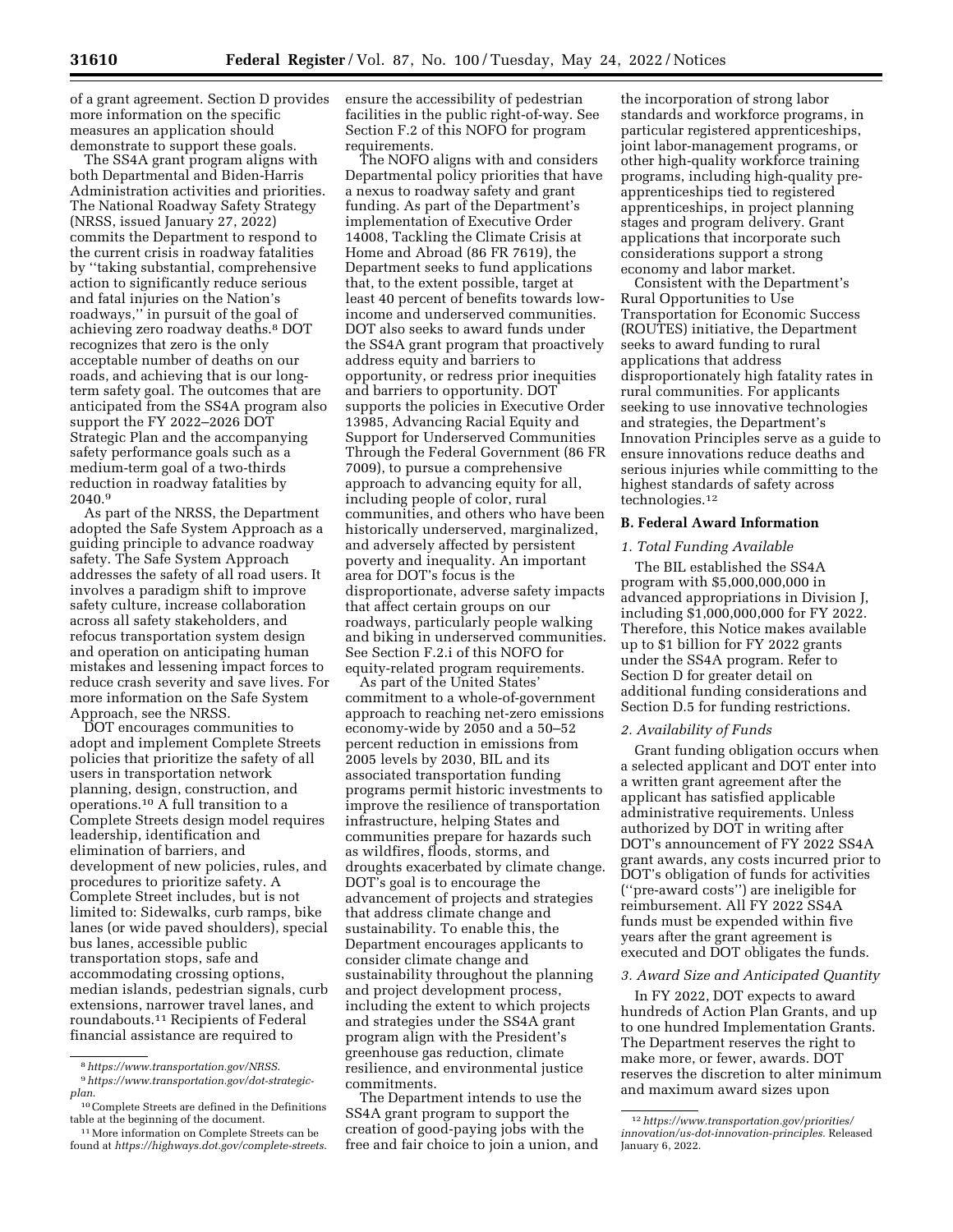receiving the full pool of applications and assessing the needs of the program in relation to the SS4A grant priorities in Section A.3.

# i. Action Plan Grants

For Action Plan Grants, award amounts will be based on estimated costs, with an expected minimum of \$200,000 for all applicants, an expected maximum of \$1,000,000 for a political subdivision of a State or a federally recognized Tribal government, and an expected maximum of \$5,000,000 for a metropolitan planning organization (MPO) or a joint application comprised of a multijurisdictional group of entities that is regional in scope (*e.g.,* a multijurisdictional group of counties, a council of governments and cities within the same region, etc.). The Department will consider applications with funding requests under the expected minimum award amount. DOT reserves the right to make Action Grant awards less than the total amount requested by the applicant.

Joint applications that engage multiple jurisdictions in the same region are encouraged, in order to ensure collaboration across multiple jurisdictions and leverage the expertise of agencies with established financial relationships with DOT and knowledge of Federal grant administration requirements. Applicants may propose development of a single Action Plan covering all jurisdictions, or several plans for individual jurisdictions, administered by the leading agency.

# ii. Implementation Plan Grants

For Implementation Grants, DOT expects the minimum award will be \$5,000,000 and the maximum award will be \$30,000,000 for political subdivisions of a State. For applicants who are federally recognized Tribal governments or applicants in rural areas, DOT expects the minimum award will be \$3,000,000 and the maximum award will be \$30,000,000. For an MPO or a joint application comprised of a multijurisdictional group of entities that is regional in scope, the expected maximum award will be \$50,000,000. For the purposes of the SS4A grant program award size minimum, rural is defined as an area outside an Urbanized Area (UA) or located within a UA with a population of fewer than 200,000.13 DOT reserves the right to make Implementation Grant awards less than

the total amount requested by the applicant.

# *4. Start Dates and Period of Performance*

DOT expects to obligate SS4A award funding via a signed grant agreement between the Department and the recipient, as flexibly and expeditiously as possible, within 12 months after awards have been announced. Applicants who have never received Federal funding from DOT before are encouraged to partner with eligible applicants within the same region, such as an MPO, that have established financial relationships with DOT and knowledge of Federal grant administration requirements. While States are not eligible applicants and cannot be a co-applicant, eligible applicants are encouraged to separately partner with States and other entities experienced with administering Federal grants, outside of the SS4A grant award process, to ensure effective administration of a grant award. The expected period of performance for Action Plan Grant agreements is between 12 and 24 months. The period of performance for Implementation Grant agreements may not exceed five years.

Because award recipients under this program may be first-time recipients of Federal funding, DOT is committed to implementing the program as flexibly as permitted by statute and to providing assistance to help award recipients through the process of securing a grant agreement and delivering both Action Plan activities and Implementation Grant projects and strategies.

### *5. Data Collection Requirements*

Under the BIL, the Department shall post on a publicly available website best practices and lessons learned for preventing roadway fatalities and serious injuries pursuant to strategies or interventions implemented under SS4A. Additionally, DOT shall evaluate and incorporate, as appropriate, the effectiveness of strategies and interventions implemented under the SS4A grant program.14 The Department intends to measure safety outcomes through a combination of grant agreement activities and data collections, DOT data collections already underway, and program evaluations separate from the individual grant agreements in accordance with

Section F.3.iii. The grant data-collection requirements reflect the need to build evidence of noteworthy strategies and what works. The Department expects to use the data and outcome information collected as part of the SS4A in evaluations focused on before and after studies.

All award recipients shall submit a report that describes:

• The costs of each eligible project and strategy carried out using the grant;

• The roadway safety outcomes and any additional benefits (*e.g.,* increased walking, biking, or transit use without a commensurate increase in crashes, etc.) that each such project and strategy has generated, as—

 $\circ$  Identified in the grant application; and

 $\circ$  Measured by data, to the maximum extent practicable; and

• The lessons learned and any recommendations relating to future projects or strategies to prevent death and serious injury on roads and streets.

All recipients must provide aggregated annual crash data on serious injuries and fatalities for the duration of the period of performance for the jurisdiction or jurisdictions for which funds were awarded. These data will provide the information for metrics on changes in serious injuries and fatalities over time. Implementation Grant recipients must also provide crash data on serious injury and fatalities in the locations where projects and strategies are implemented, which are expected to include crash characteristics and contributing factor information associated with the safety problems being addressed. Data that measure outcomes for the specific safety problems addressed are required and could include, but are not limited to, aggregated information by road user, safety issue, and demographic characteristics such as race and gender. For Implementation Grants that undertake projects and strategies to foster applied research and experimentation to inform project and strategy effectiveness, additional data collection requirements will be negotiated with the applicant before a grant agreement is established. Federally recognized Tribal governments receiving grants may request alternative data collection requirements during grant agreement formulation, as appropriate. This information will be gathered on a quarterly basis in a Performance Progress Report (SF–PPR).15

<sup>13</sup>Current lists of Urbanized Areas are available on the U.S. Census Bureau website at *http:// www2.census.gov/geo/maps/dc10map/uauc*\_ *refmap/ua/.* For the purposes of the SS4A program, Urbanized Areas with populations fewer than 200,000 will be considered rural.

<sup>14</sup>BIL specifically cites *Countermeasures That Work: A Highway Safety Countermeasure Guide for State Highway Safety Offices, Ninth Edition* or any successor document, but DOT also is to consider applied research focused on infrastructure and operational projects and strategies.

<sup>15</sup>*https://www.sbir.gov/sites/default/files/ SF%20PPR.pdf.*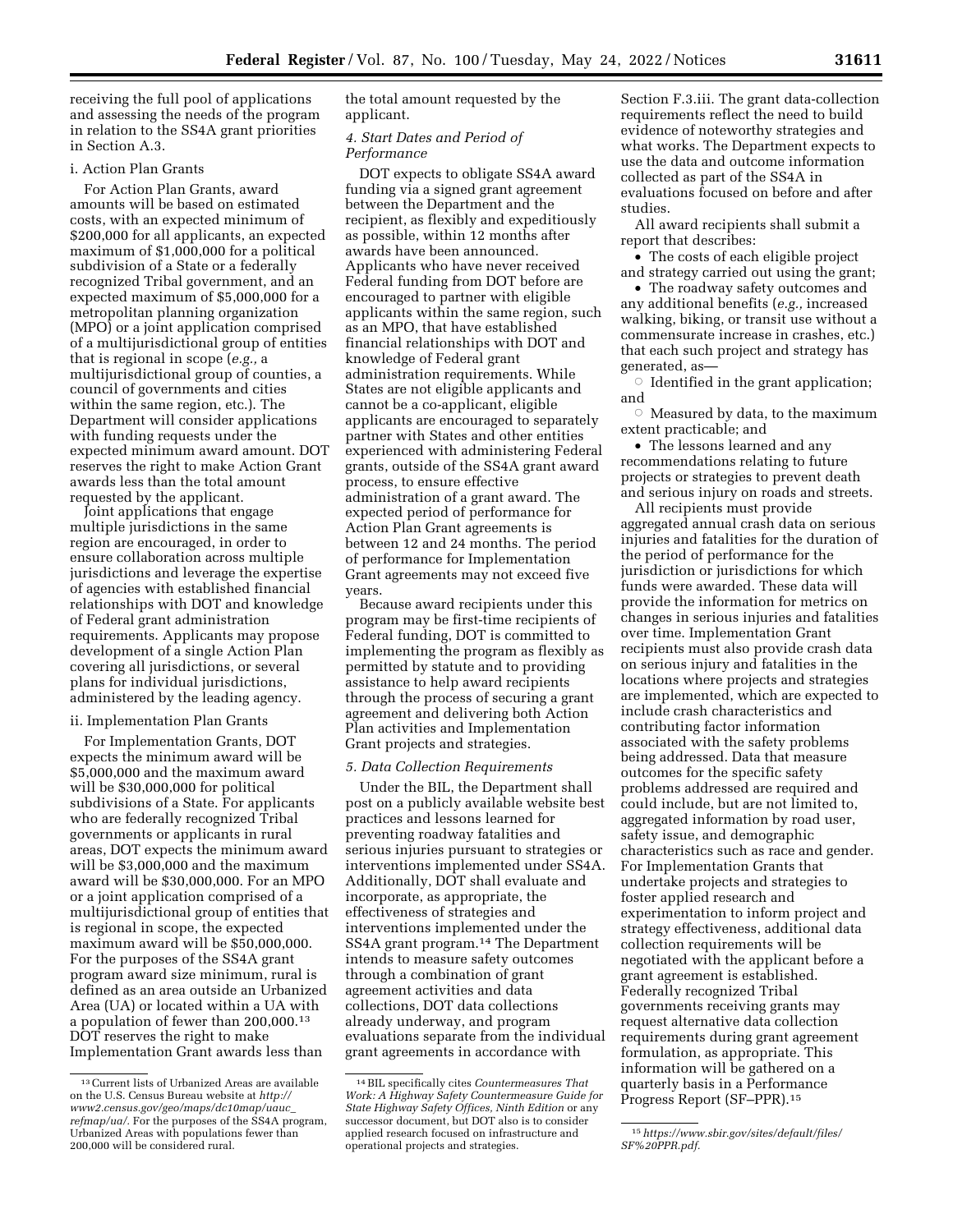To fulfill the data collection requirements and in accordance with the U.S. DOT Public Access Plan, award recipients must consider, budget for, and implement appropriate data management, for data and information outputs acquired or generated during the course of the grant.16 17 Applicants are expected to account for data and performance reporting in their budget submission.

### **C. Eligibility Information**

# *1. Eligible Applicants*

Eligible applicants for SS4A grants are (1) a metropolitan planning organization (MPO); (2) a political subdivision of a State or territory; (3) a federally recognized Tribal government; and (4) a multijurisdictional group of entities described in any of the aforementioned three types of entities. A multijurisdictional group of entities described in (4) should identify a lead applicant as the primary point of contact. For the purposes of this NOFO, a political subdivision of a State under (2), above, is defined as a unit of government under the authority of State law. This includes cities, towns, counties, special districts, and similar units of local government. A transit district, authority, or public benefit corporation is eligible if it was created under State law, including transit authorities operated by political subdivisions of a State. States are not eligible applicants, but DOT encourages applicants to coordinate with State entities, as appropriate.

Eligible MPOs, transit agencies, and multijurisdictional groups of entities with a regional scope are encouraged to support subdivisions of a State such as cities, towns, and counties with smaller populations within their region. The Department strongly encourages such joint applications for Action Plan Grants, and for applicants who have never received Federal funding and can jointly apply with entities experienced executing DOT grants.

An eligible applicant for Implementation Grants must also meet at least one of these conditions: (1) Have

ownership and/or maintenance responsibilities over a roadway network; (2) have safety responsibilities that affect roadways; or (3) have agreement from the agency that has ownership and/or maintenance responsibilities for the roadway within the applicant's jurisdiction. For the purposes of this NOFO, an applicant's jurisdiction is defined as the U.S. Census tracts where the applicant operates or performs their safety responsibilities.

# *2. Cost Sharing or Matching*

The Federal share of a SS4A grant may not exceed 80 percent of total eligible activity costs. Recipients are required to contribute a local matching share of no less than 20 percent of eligible activity costs. All matching funds must be from non-Federal sources. In accordance with 2 CFR 200.306, grant recipients may use inkind or cash contributions toward local match requirements so long as those contributions meet the requirements under 2 CFR 200.306(b). Matching funds may include funding from the applicant, or other SS4A-eligible non-Federal sources partnering with the applicant, which could include, but is not limited to, funds from the State. Any in-kind contributions used to fulfill the costshare requirement for Action Plan and Implementation Grants must: Be in accordance with the cost principles in 2 CFR 200 subpart E; include documented evidence of completion within the period of performance; and support the execution of the eligible activities in Section C.4.

SS4A funds will reimburse recipients only after a grant agreement has been executed, allowable expenses are incurred, and valid requests for reimbursement are submitted. Grant agreements are expected to be administered on a reimbursement basis, and at the Department's discretion alternative funding arrangements may be established on a case-by-case basis.

#### *3. Grant Eligibility Requirements*

If an applicant is eligible for both an Action Plan Grant and an Implementation Grant, the applicant may only apply for an Action Plan Grant *or* an Implementation Grant, not both. An eligible applicant may only submit one application to the funding

opportunity. Action Plan Grant funding recipients are not precluded from applying for Implementation Grants in future funding rounds.

i. Action Plan Grant Eligibility Requirements

The Action Plan Grant eligibility requirements are contingent on whether an applicant is requesting funds to develop or complete an Action Plan, or if the applicant is requesting funds for supplemental action plan activities. Applicants may not apply to develop or complete an Action Plan *and* fund supplemental action plan activities in the current round of funding.

(a) Eligibility Requirements To Develop or Complete an Action Plan

Any applicant that meets the eligibility requirements may apply for an Action Plan Grant to develop or complete an Action Plan. Applicants with an existing Action Plan may also apply to develop a new Action Plan.

(b) Eligibility Requirements for Supplemental Action Plan Activities

Applicants for Action Plan Grants to fund supplemental action plan activities must either have an established Action Plan with all components described in Table 1 in Section A, or an existing plan that is substantially similar and meets the eligibility requirements. Table 2 below provides instructions to determine eligibility for applicants that have a substantially similar plan. The components required for an established plan to be substantially similar to an Action Plan may be found in multiple plans. State-level action plans (*e.g.,* a Strategic Highway Safety Plan required in 23 U.S. Code (U.S.C.) § 148, State Highway Safety Plans required in 23 U.S.C. 402, etc.) or Public Transportation Agency Safety Plans in 49 U.S.C. 5329 cannot be used as an established plan. It is recommended that applicants include this eligibility worksheet as part of their narrative submission. If this Self-Certification Eligibility Worksheet is not used, applicants must describe how their established plan is substantially similar to an Action Plan as part of the Narrative, based on the criteria in Table 2 below.

<sup>16</sup>*https://doi.org/10.21949/1520559.* 

<sup>17</sup>United States. Department of Transportation. (2022) *DOT Public Access* [Home page]. *https:// doi.org/10.21949/1503647.*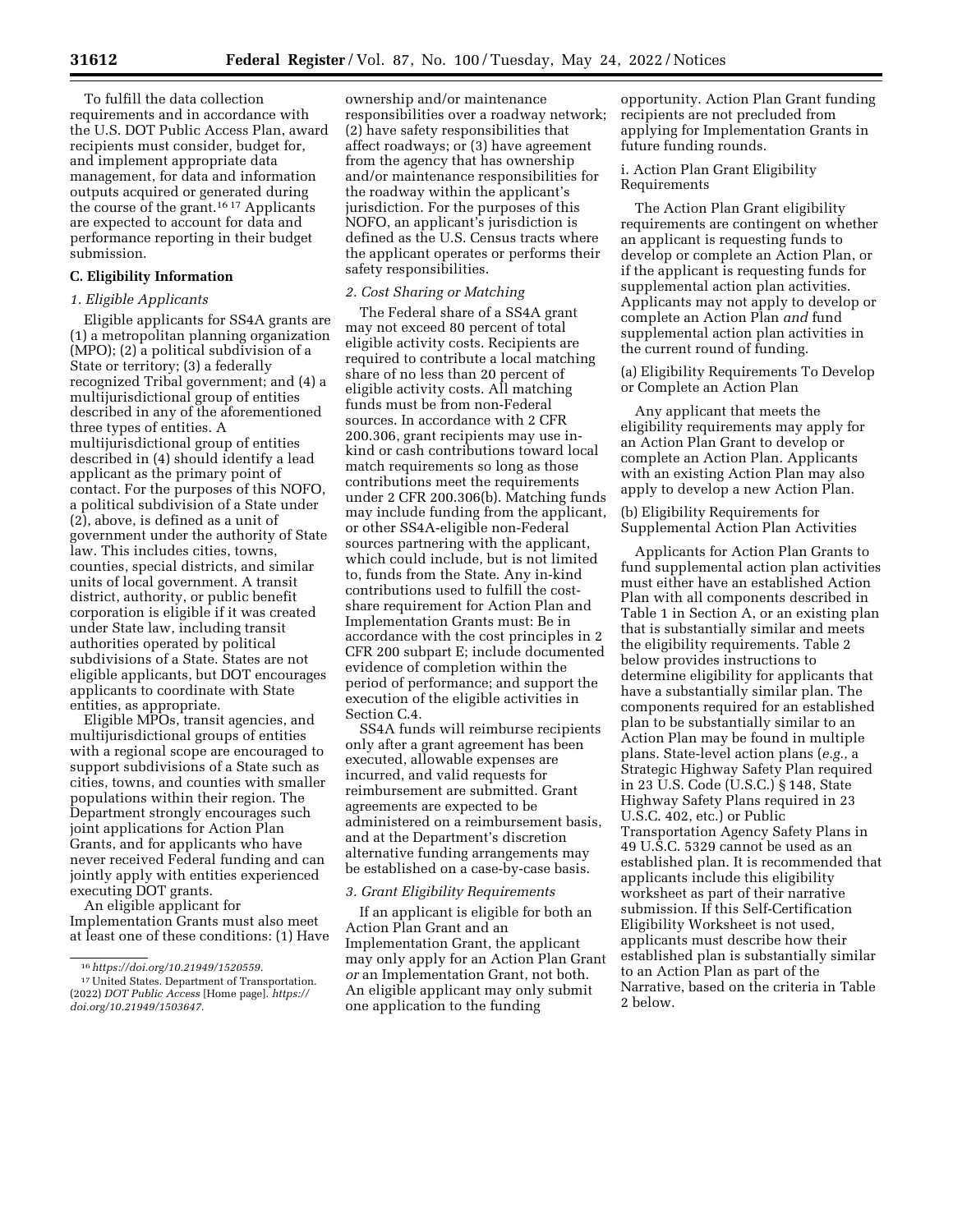# TABLE 2—SELF-CERTIFICATION ELIGIBILITY WORKSHEET

| Worksheet instructions: The purpose of the worksheet is to determine whether an applicant's existing plan is substantially similar to an Action<br>Plan, or not. For each question below, answer yes or no. For each yes, cite the specific page in your existing Action Plan or other plan/plans<br>that corroborate your response, provide supporting documentation, or provide other evidence. Refer to Table 1 for further details on each<br>component. Note: The term Action Plan is used in this worksheet; it covers either a stand-alone Action Plan or components of other plans<br>that combined comprise an Action Plan.<br>Instructions to affirm eligibility: Based on the questions in this eligibility worksheet, an applicant is eligible to apply for an Action Plan Grant that<br>funds supplemental action plan activities, or an Implementation Grant, if the following two conditions are met:<br>• Questions 3, 7, and 9 are answered "yes." If Question 3, 7, or 9 is answered "no," the plan is not substantially similar and ineligible to<br>apply for Action Plan funds specifically for a supplemental action plan activity, nor an Implementation Grant.<br>• At least four of the six remaining Questions are answered "yes" (Questions 1, 2, 4, 5, 6, or 8).<br>If both conditions are met, an applicant has a substantially similar plan.                                                                                                                                                                                                                                                                                                                                                                                                                                                                                                                                                                                                                                                                                                                                                                                                                                                                                                                                                                                                                                                                                                                                                                                                                                                                                                                                                                                                                                                                                                                                                                                                                     |                                    |
|------------------------------------------------------------------------------------------------------------------------------------------------------------------------------------------------------------------------------------------------------------------------------------------------------------------------------------------------------------------------------------------------------------------------------------------------------------------------------------------------------------------------------------------------------------------------------------------------------------------------------------------------------------------------------------------------------------------------------------------------------------------------------------------------------------------------------------------------------------------------------------------------------------------------------------------------------------------------------------------------------------------------------------------------------------------------------------------------------------------------------------------------------------------------------------------------------------------------------------------------------------------------------------------------------------------------------------------------------------------------------------------------------------------------------------------------------------------------------------------------------------------------------------------------------------------------------------------------------------------------------------------------------------------------------------------------------------------------------------------------------------------------------------------------------------------------------------------------------------------------------------------------------------------------------------------------------------------------------------------------------------------------------------------------------------------------------------------------------------------------------------------------------------------------------------------------------------------------------------------------------------------------------------------------------------------------------------------------------------------------------------------------------------------------------------------------------------------------------------------------------------------------------------------------------------------------------------------------------------------------------------------------------------------------------------------------------------------------------------------------------------------------------------------------------------------------------------------------------------------------------------------------------------------------------------------------------------------------------------------------|------------------------------------|
| Question                                                                                                                                                                                                                                                                                                                                                                                                                                                                                                                                                                                                                                                                                                                                                                                                                                                                                                                                                                                                                                                                                                                                                                                                                                                                                                                                                                                                                                                                                                                                                                                                                                                                                                                                                                                                                                                                                                                                                                                                                                                                                                                                                                                                                                                                                                                                                                                                                                                                                                                                                                                                                                                                                                                                                                                                                                                                                                                                                                                       | Response, document<br>and page No. |
| 1. Are both of the following true:<br>• Did a high-ranking official and/or governing body in the jurisdiction publicly commit to an eventual goal of zero<br>roadway fatalities and serious injuries?<br>• Did the commitment include either setting a target date to reach zero, OR setting one or more targets to achieve<br>significant declines in roadway fatalities and serious injuries by a specific date?<br>2. To develop the Action Plan, was a committee, task force, implementation group, or similar body established and<br>charged with the plan's development, implementation, and monitoring?<br>3. Does the Action Plan include all of the following?<br>• Analysis of existing conditions and historical trends to baseline the level of crashes involving fatalities and serious<br>injuries across a jurisdiction, locality, Tribe, or region;<br>• Analysis of the location(s) where there are crashes, the severity, as well as contributing factors and crash types;<br>• Analysis of systemic and specific safety needs is also performed, as needed (e.g., high risk road features, spe-<br>cific safety needs of relevant road users; and<br>• A geospatial identification (geographic or locational data using maps) of higher risk locations.<br>4. Did the Action Plan development include all of the following activities?<br>• Engagement with the public and relevant stakeholders, including the private sector and community groups;<br>• Incorporation of information received from the engagement and collaboration into the plan; and<br>• Coordination that included inter- and intra-governmental cooperation and collaboration, as appropriate<br>5. Did the Action Plan development include all of the following?<br>• Considerations of equity using inclusive and representative processes;<br>• The identification of underserved communities through data; and<br>• Equity analysis, in collaboration with appropriate partners, focused on initial equity impact assessments of the<br>proposed projects and strategies, and population characteristics<br>6. Are both of the following true?<br>• The plan development included an assessment of current policies, plans, guidelines, and/or standards to identify<br>opportunities to improve how processes prioritize safety; and<br>• The plan discusses implementation through the adoption of revised or new policies, guidelines, and/or standards.<br>7. Does the plan identify a comprehensive set of projects and strategies to address the safety problems identified in the<br>Action Plan, time ranges when the strategies and projects will be deployed, and explain project prioritization criteria?<br>8. Does the plan include all of the following?<br>• A description of how progress will be measured over time that includes, at a minimum, outcome data<br>• The plan is posted publicly online.<br>9. Was the plan finalized and/or last updated between 2017 and 2022? |                                    |

ii. Implementation Grant Eligibility Requirements

To apply for an Implementation Grant, the applicant must certify that they have an existing plan which is substantially similar to an Action Plan. The plan or plans should be uploaded as an attachment to your application. Use Table 2, Self-Certification Eligibility Worksheet, from the previous section to determine eligibility. The existing plan must be focused, at least in part, on the roadway network within the applicant's jurisdiction. The components required for an existing plan to be substantially similar to an Action Plan may be found in multiple plans. State-level action plans (*e.g.,* a Strategic Highway Safety Plan required in 23 U.S.C. 148, State Highway Safety Plans required in 23

U.S.C. 402, Commercial Vehicle Safety Plans required in 49 U.S.C. 31102, etc.) as well as Public Transportation Agency Safety Plans in 49 U.S.C. 5329 cannot be used as an established plan to apply for an Implementation Grant.

#### *4. Eligible Activities and Costs*

### i. Eligible Activities

Broadly, eligible activity costs must comply with the cost principles set forth in with 2 CFR, Subpart E (*i.e.,* 2 CFR 200.403 and § 200.405). DOT reserves the right to make cost eligibility determinations on a case-by-case basis. Eligible activities for grant funding include the following three elements:

• (A) Developing a comprehensive safety action plan or Action Plan (*i.e.,*  the activities outlined in Section A.2.i in Table 1 and the list of supplemental Action Plan activities);

• (B) conducting planning, design, and development activities for projects and strategies identified in an Action Plan; and

• (C) carrying out projects and strategies identified in an Action Plan.

For Action Plan Grants, eligible activities and costs only include those that directly assist in the development of the Action Plan, element (A), and/or supplemental action plan activities in support of an existing Action Plan or plans.

For Implementation Grants, activities *must* include element (C) ''carrying out projects and strategies identified in an Action Plan,'' and *may* include element (B) ''conducting planning, design, and development activities for projects and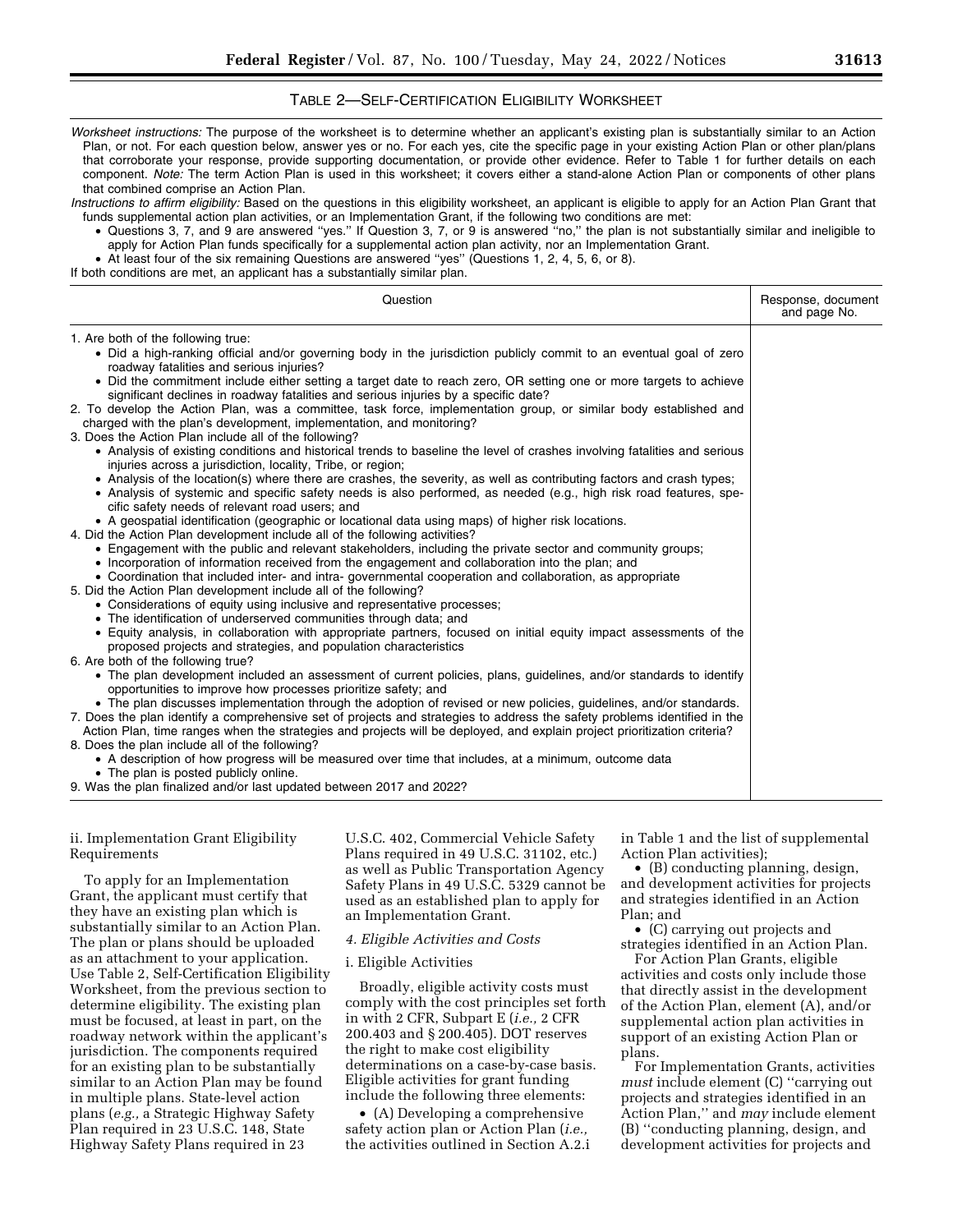strategies identified in an Action Plan'' and/or element (A) ''supplemental action plan activities in support of an existing Action Plan.'' Projects and strategies identified in element (C) must be either infrastructure, behavioral, or operational activities identified in the Action Plan, and must be directly related to addressing the safety problem(s) identified in the application and Action Plan. Examples of eligible Implementation Grant activities are listed on the SS4A website located at *www.transportation.gov/SS4A.* The following activities are *not* eligible for element (C) ''projects and strategies'' funding:

• Projects and strategies whose primary purpose is not roadway safety.

• Projects and strategies exclusively focused on non-roadway modes of transportation, including air, rail, marine, and pipeline. Roadway intersections with other modes of transportation (*e.g.,* at-grade highway rail crossings, etc.) are eligible activities.

• Capital projects to construct new roadways used for motor vehicles. New roadways exclusively for non-motorists is an eligible activity if the primary purpose is safety-related.

• Infrastructure projects primarily intended to expand capacity to improve Levels of Service for motorists on an existing roadway, such as the creation of additional lanes.

• Maintenance activities for an existing roadway primarily to maintain a state of good repair. However, roadway modifications on an existing roadway in support of specific safetyrelated projects identified in an Action Plan are eligible activities.

• Development or implementation of a public transportation agency safety plan (PTASP) required by 49 U.S.C. 5329. However, a PTASP that identifies and addresses risks to pedestrians, bicyclists, personal conveyance and micromobility users, transit riders, and

others may inform Action Plan development.

All projects and strategies must have equity—the consistent, fair, just, and impartial treatment of all people—at their foundation. This includes traffic enforcement strategies. As part of the Safe System Approach adopted in the USDOT's National Roadway Safety Strategy, any activities related to compliance or enforcement efforts to make our roads safer should affirmatively improve equity outcomes as part of a comprehensive approach to achieve zero roadway fatalities and serious injuries. The SS4A program can be used to support safety projects and strategies that address serious safety violations of drivers (*e.g.,* speeding, alcohol and drug-impaired driving, etc.), so long as the proposed strategies are data-driven and demonstrate a process in alignment with goals around community policing and in accordance with Federal civil rights laws and regulations.18

Funds may not be used, either directly or indirectly, to support or oppose union organizing.

#### ii. Project and Strategy Location

For Implementation Grants, applications must identify the problems to be addressed, the relevant geographic locations, and the projects and strategies they plan to implement, based on their Action Plan or established plan. This should include specific intervention types to the extent practicable. To provide flexibility in the implementation of projects and strategies that involve systemic safety strategies or bundling of similar countermeasures, an applicant may wait to specify specific site locations and designs for the projects and strategies as part of executing the grant agreement, if necessary, upon approval of the Department and so long as the identified site locations and designs remain consistent with the intent of the award.

# **D. Application and Submission Information**

*1. Address To Request Application Package* 

All grant application materials can be accessed at *grants.gov*. Applicants must submit their applications via grants.gov under the Notice of Funding Opportunity Number cited herein. Potential applicants may also request paper copies of materials at:

*Telephone:* (202) 366–4114. *Mail:* U.S. Department of Transportation, 1200 New Jersey Avenue SE, W84–322, Washington, DC 20590.

# *2. Content and Form of Application Submission*

The Action Plan Grant and Implementation Grant have different application submission and supporting document requirements.

i. Action Plan Grant Application Submissions

All Action Plan Grant applications must submit the following Standard Forms (SFs):

- Application for Federal Assistance (SF–424)
- Budget Information for Non-Construction Programs (SF–424A)
- Assurances for Non-Construction Programs (SF–424B)
- Disclosure of Lobbying Activities (SF– LLL)

In addition to the SFs above, the applicant must provide: (a) Key Information; (b) Narrative; (c) Self-Certification Eligibility Worksheet, if applying for action plan supplemental activities; (d) Map; and (e) Budget. While it is not required to conform to the recommended templates below, it is strongly encouraged to provide the information using the specific structure provided in this NOFO.

(a) Key Information Table

| Lead Applicant                                                        |  |
|-----------------------------------------------------------------------|--|
| If Multijurisdictional, additional eligible entities jointly applying |  |
| Total jurisdiction population                                         |  |
| Count of motor-vehicle-involved roadway fatalities from 2016 to 2020  |  |
| Fatality rate                                                         |  |

*pub.pdf.* 

<sup>18</sup>For one such example see *https://*

*cops.usdoj.gov/RIC/Publications/cops-p157-*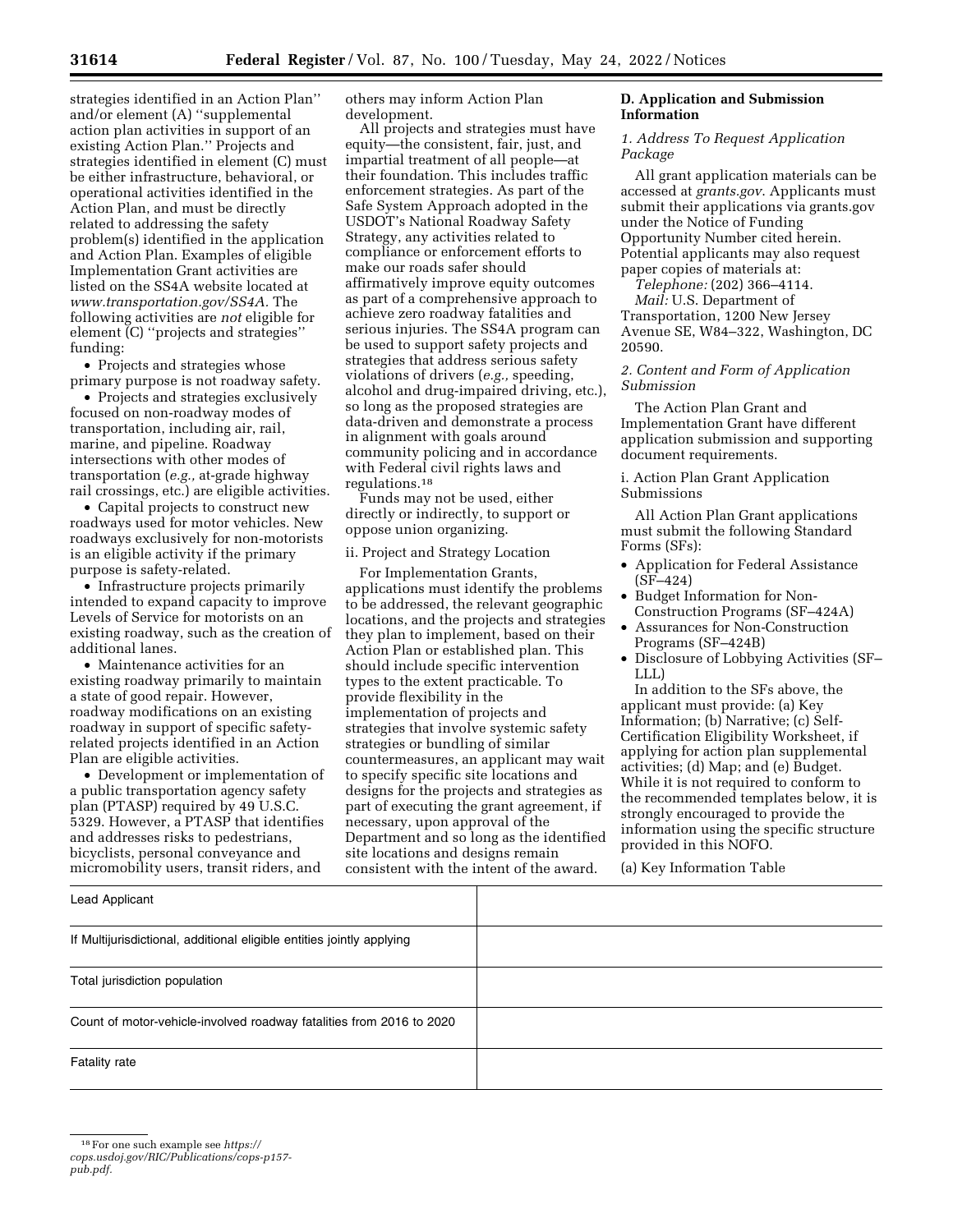| Population in Underserved Communities                  |  |
|--------------------------------------------------------|--|
|                                                        |  |
|                                                        |  |
|                                                        |  |
| States(s) in which projects and strategies are located |  |
|                                                        |  |
|                                                        |  |
|                                                        |  |
| Costs by State (if project spans more than one State)  |  |
|                                                        |  |
|                                                        |  |

*Instructions for (a):* 

• The lead applicant is the primary jurisdiction, and the lead eligible entity applying for the grant.

• If the application is multijurisdictional, list additional eligible entities within the multijurisdictional group of entities. If a single applicant, mark as not applicable.

• Total jurisdiction population is based on 2020 U.S. Census data and includes the total population of all Census tracts where the applicant operates or performs their safety responsibilities.

• The count of roadway fatalities from 2016 to 2020 in the jurisdiction based on DOT's Fatality Analysis Reporting System (FARS) data, an alternative traffic fatality dataset, or a comparable data set with roadway fatality information.19 This should be a number. Cite the source, if using a dataset different from FARS, with a link to the data if publicly available.

• The fatality rate, calculated using the average from the total count of fatalities from 2016 to 2020 based on FARS data, an alternative traffic fatality dataset, or a comparable data set with roadway fatality information, which is divided by the population of the applicant's jurisdiction based on 2020 U.S. Census population data. This should be a number. Cite the source, if using a dataset different from FARS.

• Check one of the three available boxes to the right of the column with the three Action Plan types: New Action Plan; Action Plan completion; or supplemental action plan activities.

• The population in underserved communities should be a percentage obtained by dividing the population living in Census tracts with an Underserved Community designation

divided by the total population living in the jurisdiction.20 For multijurisdictional groups, provide this information for each jurisdiction in the group.

• Note the State(s) of the applicants. If a federally recognized Tribal government, mark as not applicable.

• Allocate funding request amounts by State based on where the funds are expected to be spent. If the projects and strategies are located in only one State, put the full funding request amount.

### (c) Narrative

In narrative form, the applicant should respond to the Action Plan Grant selection criteria described in Section E.1.i to affirm whether the applicant has considered certain activities that will enhance the implementation of an Action Plan once developed or updated. The narrative must be no longer than 300 words.

(d) Self-Certification Eligibility Worksheet

If applying for Action Plan Grant funding supplemental action plan activities, attach the filled out Table 2 Self-Certification Eligibility Worksheet. If applying to develop or complete an Action Plan, do not include Table 2.

### (e) Map

The applicant must submit a map that shows the location of the jurisdiction and highlights the roadway network under the applicant's jurisdiction. The permissible formats include: Map web link (*e.g.,* Google, Bing, etc.), PDF, image file, vector file, or shapefile.

# (f) Budget

Applicants are required to provide a brief budget summary and a high-level overview of estimated activity costs, as organized by all major cost elements. The budget only includes costs associated with the eligible activity (A) developing a comprehensive safety action plan and may include supplemental action plan activities. Funding sources should be grouped into two categories: SS4A Funding Federal share, and non-Federal share funds. The costs or value of in-kind matches should also be provided. This budget should not include any previously incurred expenses, or costs to be incurred before the time of award. DOT requires applicants use SF–424A to provide this information.

ii. Implementation Grant Application Submissions

Implementation Grant applications must submit the following Standard Forms (SFs):

- Application for Federal Assistance (SF–424)
- Budget Information for Construction Programs (SF–424C)
- Assurances for Construction Programs (SF–424D)
- Disclosure of Lobbying Activities (SF– LLL)

In addition to the SFs above, the applicant must provide: (a) Key Information; (b) Narrative; (c) Self-Certification Eligibility Worksheet; and (d) Budget. While it is not required to conform to the recommended template in the Key Information Table below, it is strongly encouraged to provide the information using the specific structure provided in this NOFO.

(a) Key Information Table

| Application Name                                                      |  |
|-----------------------------------------------------------------------|--|
| Lead Applicant                                                        |  |
| If Multijurisdictional, additional eligible entities jointly applying |  |
|                                                                       |  |

Census data visit *https://www.census.gov/programs -surveys/decennial-census/about/rdo/summaryfiles.html.* 

<sup>19</sup>*https://www.nhtsa.gov/research-data/fatalityanalysis-reporting-system-fars.* To query the FARS data see *https://cdan.dot.gov/query.* To query the FARS data see *https://cdan.dot.gov/query.* For the

<sup>20</sup>*https://datahub.transportation.gov/stories/s/ tsyd-k6ij.*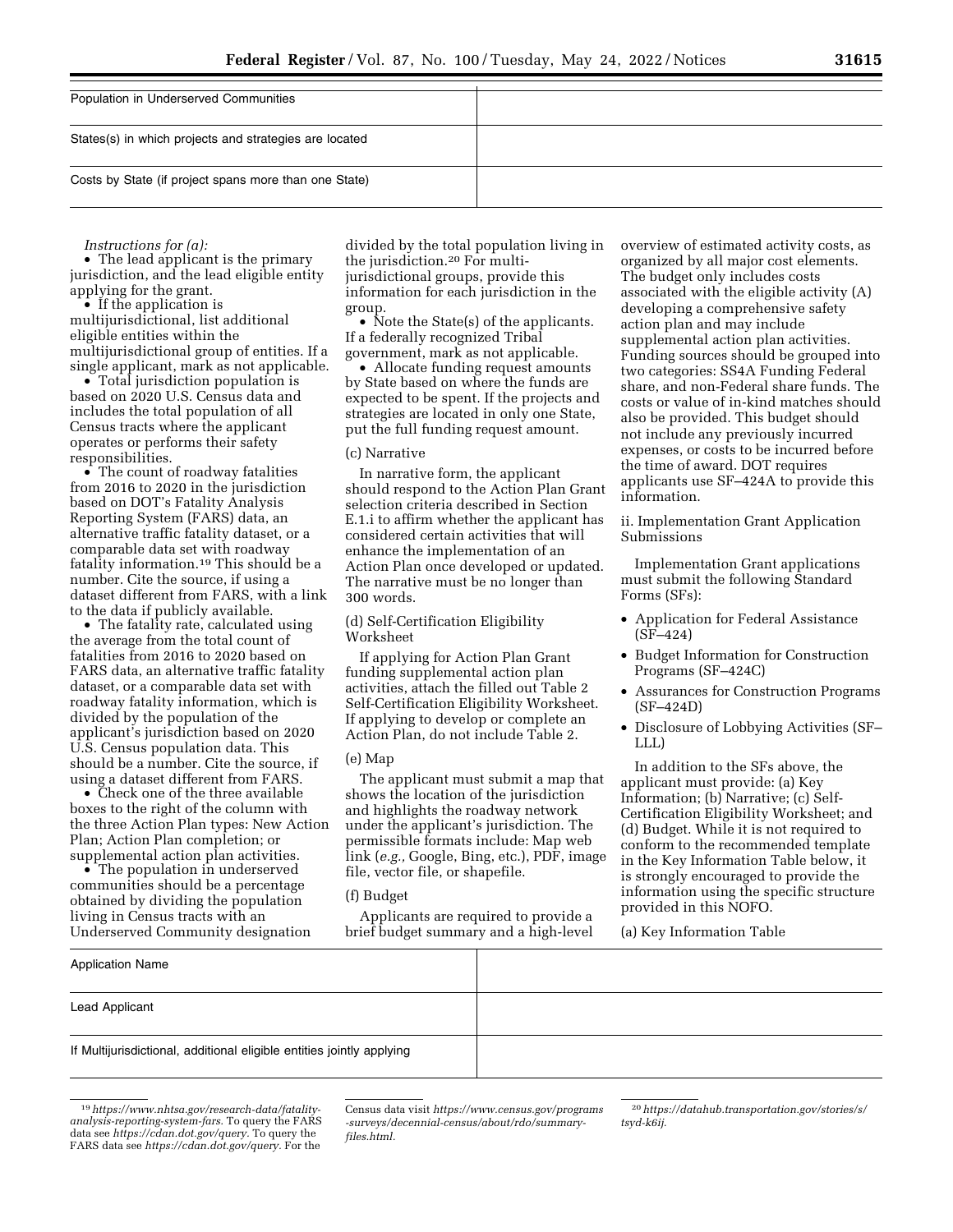| Roadway safety responsibility:                                                                                                                                |  |
|---------------------------------------------------------------------------------------------------------------------------------------------------------------|--|
| Ownership and/or maintenance responsibilities over a roadway<br>network                                                                                       |  |
| Safety responsibilities that affect roadways                                                                                                                  |  |
| Have an agreement from the agency that has ownership and/or<br>maintenance responsibilities for the roadway within the appli-<br>cant's jurisdiction          |  |
| Population in Underserved Communities                                                                                                                         |  |
| States(s) in which activities are located                                                                                                                     |  |
| Costs by State                                                                                                                                                |  |
| <b>Funds to Underserved Communities</b>                                                                                                                       |  |
| Cost total for eligible activity (A) supplemental action plan activities in<br>support of an existing Action Plan                                             |  |
| Cost total for eligible activity (B) conducting planning, design, and de-<br>velopment activities for projects and strategies identified in an Action<br>Plan |  |
| Cost total for eligible activity (C) carrying out projects and strategies<br>identified in an Action Plan                                                     |  |
| Action Plan or Established Plan Link                                                                                                                          |  |

*Instructions for (a):* 

• Provide a grant application name to accompany the grant application.

• The lead applicant is the primary jurisdiction, and the lead eligible entity applying for the grant.

• If the application is multijurisdictional, list additional eligible entities within the multijurisdictional group of entities. If a single applicant, leave blank.

• The roadway safety responsibility response should check one of the three answers to meet eligibility conditions.

• The population in Underserved Community Census Tracts should be a percentage number obtained by dividing the population living in Underserved Community Census tracts within the jurisdiction divided by the total population living in the jurisdiction.

• Identify State(s) in which the applicant is located in. If a federally recognized Tribal government, leave blank.

• The total amount of funds to underserved communities is the amount of spent in, and provide safety benefits to, locations in census tracts designated as underserved communities.

• For each State, allocate funding request amounts divided up by State based on where the funds are expected to be spent. If the applicant is located in in only one State, put the full funding request amount only.

• Provide a weblink to the plan that serves as the Action Plan or established plan that is substantially similar. This may be attached as a supporting PDF document instead; if so please write ''See Supporting Documents.''

#### (b) Narrative

The Department recommends that the narrative follows the outline below to address the program requirements and assist evaluators in locating relevant information. The narrative may not exceed 10 pages in length, excluding cover pages and the table of contents. Key information, the Self-Certification Eligibility Worksheet, and Budget sections do not count towards the 10 page limit. Appendices may include documents supporting assertions or conclusions made in the 10-page narrative and also do not count towards the 10-page limit. If possible, website links to supporting documentation

should be provided rather than copies of these supporting materials. If supporting documents are submitted, applicants should clearly identify within the narrative the relevance of each supporting document.

| Criteria.                               | tion $E.1$ .ii. |
|-----------------------------------------|-----------------|
| IV. Project Readiness  See D.2.ii.b.IV. |                 |
|                                         |                 |

#### I. Overview

This section should provide an introduction, describe the safety context, jurisdiction, and any high-level background information that would be useful to understand the rest of the application.

#### II. Location

This section of the application should describe the jurisdiction's location, the jurisdiction's High-Injury Network or equivalent geospatial identification (geographic or locational data using maps) of higher risk locations, and potential locations and corridors of the projects and strategies. Note that the applicant is not required to provide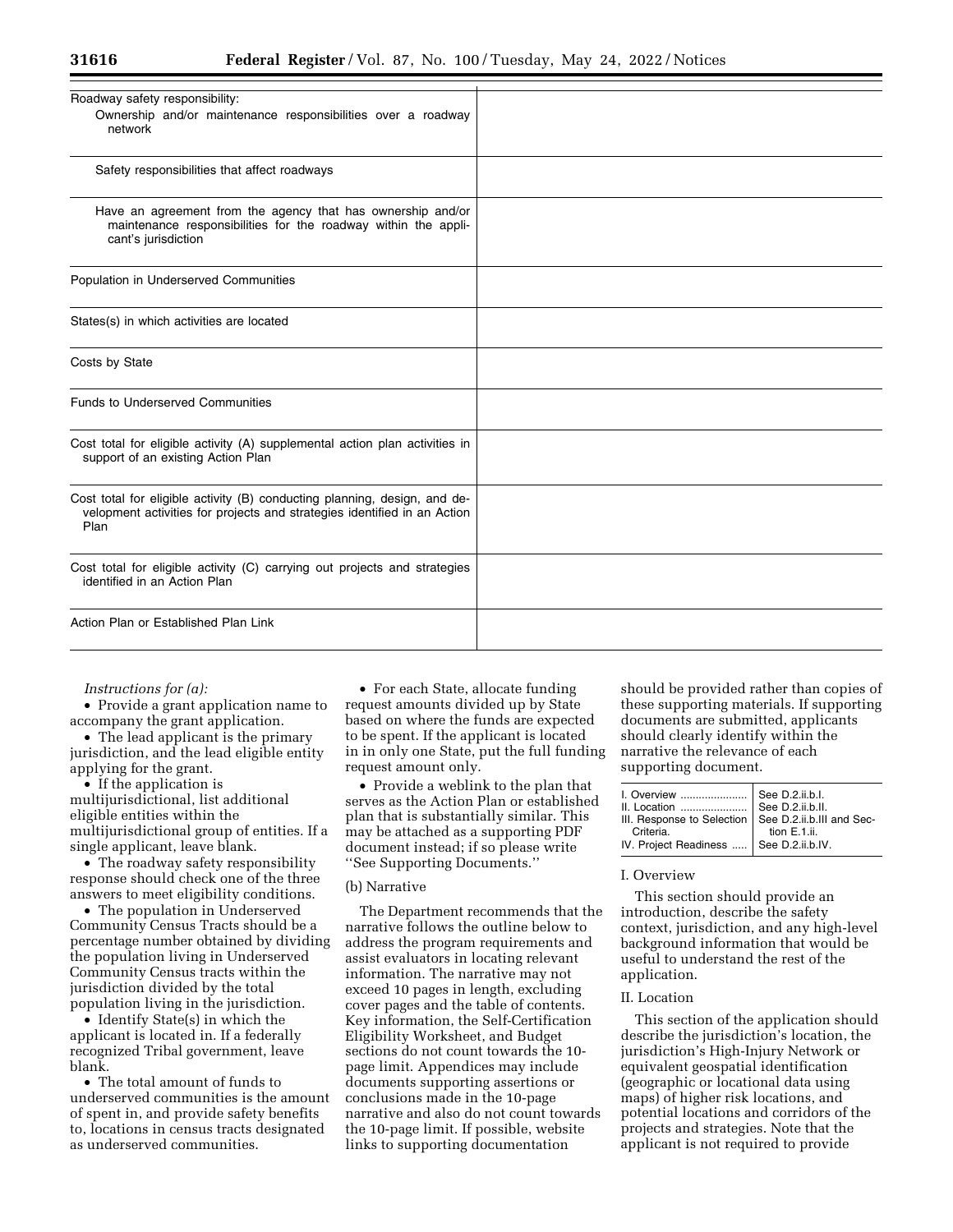exact locations for each project or strategy; rather, the application should identify which geographic locations are under consideration for projects and strategies to be implemented and what analysis will be used in a final determination.

### III. Response to Selection Criteria

This section should respond to the criteria for evaluation and selection in Section E.1.ii of this Notice and include compelling narrative to highlight how the application aligns with criteria #1 Safety Impact; #2 Equity, Engagement, and Collaboration; #3 Effective Practices and Strategies; and #4 Climate Change and Sustainability, and Economic Competitiveness. Note, criterion #1 Safety Impact assesses ''implementation cost'' information, which will be described in SF–424C and the (d) Budget of the narrative and does not need to be duplicated in this portion of the narrative.

The applicant must respond to each of the four criteria. Applicants are not required to follow a specific format, but the organization provided, which addresses each criterion separately, promotes a clear discussion that assists evaluators. To minimize redundant information in the application, the Department encourages applicants to cross-reference from this section of their application to relevant substantive information in other sections of the application. To the extent practical, DOT encourages applicants to use and reference existing content from their Action Plan/established plan(s) to demonstrate their comprehensive, evidence-based approach to improving safety.

### IV. Project Readiness

The applicant must provide information to demonstrate the applicant's ability to substantially execute and complete the full scope of work in the application proposal within five years of when the grant is executed, with a particular focus on design and construction, as well as environmental, permitting, and approval processes. Applicants should indicate if they will be seeking permission to use roadway design standards that are different from those generally applied by the State in which the project is located. As part of this portion of the narrative, the applicant must include a detailed activity schedule that identifies all major project and strategy milestones. Examples of such milestones include: State and local planning approvals; start and completion of National Environmental Policy Act and other Federal environmental reviews and approvals including permitting; design completion; right of way acquisition; approval of plans, specifications, and estimates; procurement; State and local approvals; public involvement; partnership and implementation agreements; and construction. Environmental review documentation should describe in detail known project impacts, and possible mitigation for those impacts. When a project results in impacts, it is expected an award recipient will take steps to engage the public. For additional guidance and resources, visit *www.transportation.gov/ SS4A.* 

### (c) Self-Certification Eligibility Worksheet

Attach a completed Table 2: Self-Certification Eligibility Worksheet.

# TABLE 3—SUPPLEMENTAL ESTIMATED BUDGET

#### (d) Budget

This section of the application should describe the budget for the SS4A proposal. Applicants are required to provide a brief budget summary and provide a high-level overview of estimated activity costs, as organized by all major cost elements. The budget should provide itemized estimates of the costs of the proposed projects and strategies at the individual component level. This includes capital costs for infrastructure safety improvements and costs associated with behavioral and operational safety projects and strategies. The section should also distinguish between the three eligible activity areas: (A) Supplementing action plan activities in support of an existing Action Plan; (B) conducting planning, design, and development activities for projects and strategies identified in an Action Plan; and (C) carrying out projects and strategies identified in an Action Plan.

Funding sources should be grouped into two categories: SS4A funding Federal share, and non-Federal share funds. Estimated costs or value of inkind matches should also be provided. The budget should show how each source of funds will be spent. This budget should not include any previously incurred expenses, or costs to be incurred before the time of award and obligation because these expenses are not eligible for reimbursement or cost-sharing. If non-Federal share funds or in-kind contributions are from entities who are not the applicant, include commitment letters or evidence of allocated cost share as a supporting document. DOT requires applicants use form SF–424C, and the applicant must also provide the information in Table 3 below.

|                                                                                  | \$0.00                     |
|----------------------------------------------------------------------------------|----------------------------|
| Itemized Estimated Costs of the (A) supplemental action plan activities          |                            |
|                                                                                  | \$0.00<br>\$0.00           |
|                                                                                  | \$0.00                     |
| Itemized Estimated Costs of the (B) planning, design, and development activities |                            |
|                                                                                  | \$0.00<br>\$0.00<br>\$0.00 |
|                                                                                  | \$0.00                     |
| Itemized Estimated Costs of the (C) proposed projects and strategies             |                            |
|                                                                                  | \$0.00<br>\$0.00           |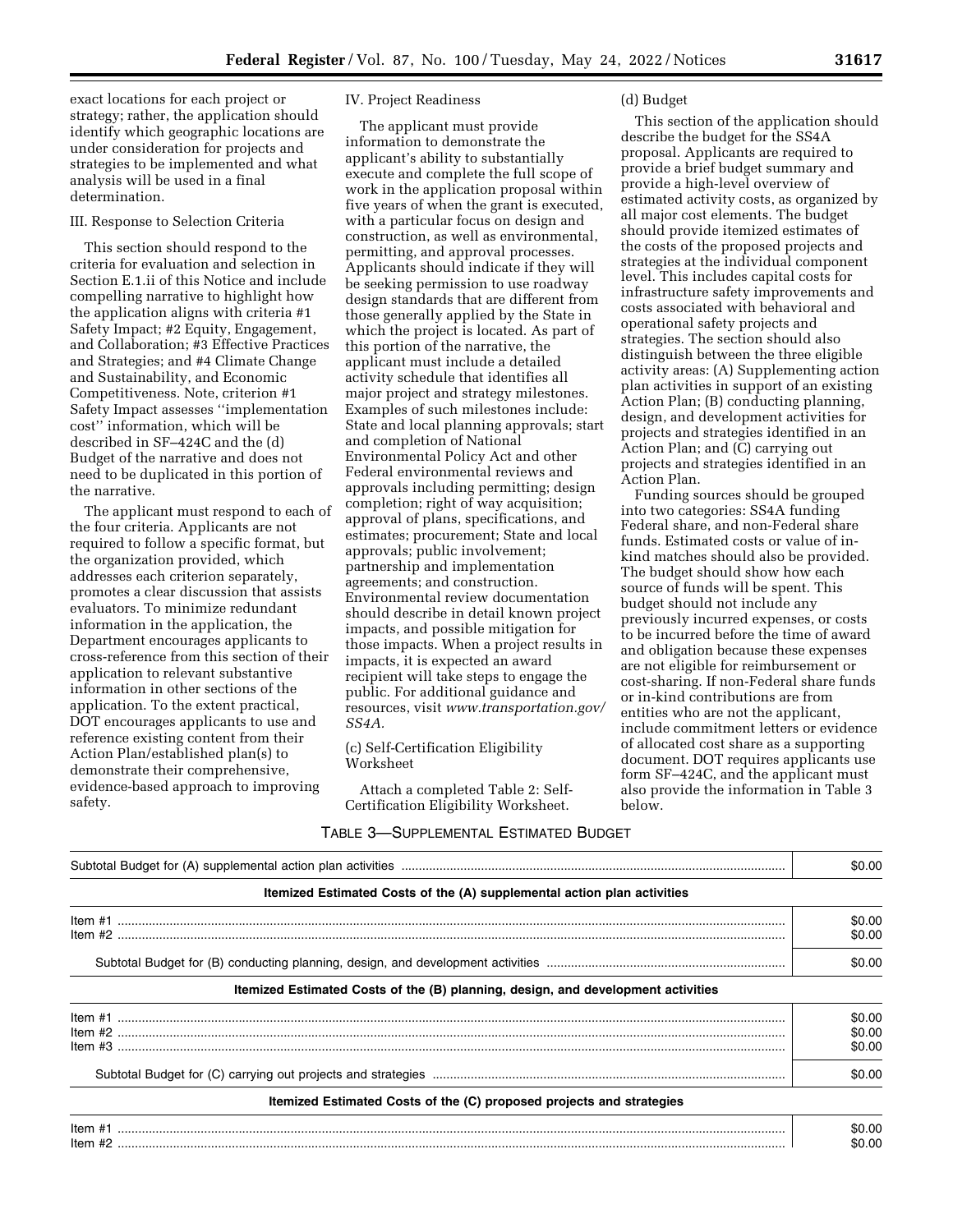# TABLE 3—SUPPLEMENTAL ESTIMATED BUDGET—Continued

| Item $#3$<br>Item #4                      | \$0.00<br>\$0.00 |
|-------------------------------------------|------------------|
| Subtotal Funds to Underserved Communities | \$0.00           |

# *3. Unique Entity Identifier and System for Award Management (SAM)*

Each applicant is required to: (i) Be registered in SAM (*https://sam.gov/ content/home*) before submitting its application; (ii) provide a valid unique entity identifier in its application; and (iii) continue to maintain an active SAM registration with current information at all times during which it has an active Federal award or an application or plan under consideration by a Federal awarding agency. DOT may not make a Federal award to an applicant until the applicant has complied with all applicable unique entity identifier and SAM requirements and, if an applicant has not fully complied with the requirements by the time DOT is ready to make an award, DOT may determine that the applicant is not qualified to receive an award and use that determination as a basis for making an award to another applicant.

#### *4. Submission Dates and Times*

Applications must be submitted by 5:00 p.m. EDT on Thursday, September 15, 2022.

#### *5. Funding Restrictions*

Per BIL requirements, not more than 15 percent of the funds made available to carry out the SS4A program in FY22 may be awarded to eligible applicants in a single State.21 In addition, 40 percent of the total FY22 funds made available must be for developing and updating a comprehensive safety action plan, or supplemental action plan activities.

#### *6. Other Submission Requirements*

The format of the Section D.2 application submission should be in PDF format, with font size no less than 12-point Times New Roman, margins a minimum of 1 inch on all sides, and include page numbers.

The complete application must be submitted via grants.gov. In the event of system problems or the applicant experiences technical difficulties, contact grants.gov technical support via telephone at 1–800–518–4726 or email at *support@grants.gov.* 

### **E. Application Review Information**

# *1. Selection Criteria*

This section specifies the criteria DOT will use to evaluate and select applications for SS4A grant awards. The Department will review merit criteria for all applications. Each of the two grant types to be made available through the SS4A grant program, Action Plan Grant and Implementation Grant, will have its own set of application review and selection criteria.

i. Action Plan Grant Selection Criteria

For Action Plan Grants, the Department will use three evaluation criteria. The Department will evaluate quantitative data in two selection criteria areas: #1 Safety Impact; and #2 Equity. The Department will also assess the narrative for #3 Additional Safety Considerations. Costs will also be considered.

*Selection Criterion #1:* Safety Impact. The activities are in jurisdictions that will likely support a significant reduction or elimination of roadway fatalities and serious injuries involving various road users, including pedestrians, bicyclists, public transportation users, personal conveyance and micromobility users, motorists, and commercial operators, within the timeframe proposed by the applicant. The Department will assess safety impact using two quantitative ratings:

• The count of roadway fatalities from 2016 to 2020 based on DOT's FARS data, an alternative traffic crash dataset, or a comparable data set with roadway fatality information.22

• The fatality rate, which is calculating using the average from the total count of fatalities from 2016 to 2020 (based on FARS data or an alternative traffic crash dataset) divided by the 2020 population of the applicant's jurisdiction based on 2020 U.S. Census population data.

*Selection Criterion #2:* Equity. The activities will ensure equitable investment in the safety needs of underserved communities in preventing roadway fatalities and injuries, including rural communities. The Department will assess the equity criterion using one quantitative rating:

• The percentage of the population in the applicant's jurisdiction that resides in an Underserved Community Census tract.23 Population of a Census tract, either a tract that is Underserved Community or not, must be based on 2020 U.S. Census population data.

*Selection Criterion #3:* Additional Safety Considerations. The Department will assess whether the applicant has considered any of the following in the development of the Action Plan:

• Employ low-cost, high-impact strategies that can improve safety over a wider geographical area;

• Engage with a variety of public and private stakeholders (*e.g.,* inclusive community engagement, community benefit agreements, etc.);

• Seek to adopt innovative technologies or strategies to promote safety and equity; and

• Include evidence-based projects or strategies.

The applicant must address these considerations in narrative form.

Additional Consideration: Budget Costs

The Department will assess the extent to which the budget and costs to perform the activities required to execute the Action Plan Grant are reasonable based on 2 CFR 200.404.

ii. Implementation Grant Selection Criteria

Implementation Grants have four merit criteria: #1 Safety Impact; #2 Equity, Engagement, and Collaboration; #3 Effective Practices and Strategies; and #4 Climate Change and Economic Competitiveness. Two additional considerations will also be used in the selection process: Project Readiness, and Funds to Underserved Communities. The response to each criterion, to the extent practicable, should be aligned with the applicant's Action Plan. Below describes the specific content the applicant should respond to for each of these criteria.

*Selection Criterion #1:* Safety Impact. DOT will assess whether the proposal is likely to: Significantly reduce or eliminate roadway fatalities and serious injuries; employ low-cost, high-impact strategies over a wide geographic area; and include evidence-based projects and strategies. Safety impact is the most

<sup>21</sup>Funding for Tribal lands will be treated as their own State and will not count toward a State's 15%

limit. 22*https://cdan.dot.gov/query.* 

<sup>23</sup>*https://usdot.maps.arcgis.com/apps/ dashboards/d6f90dfcc8b44525b04c7ce748a3674a.*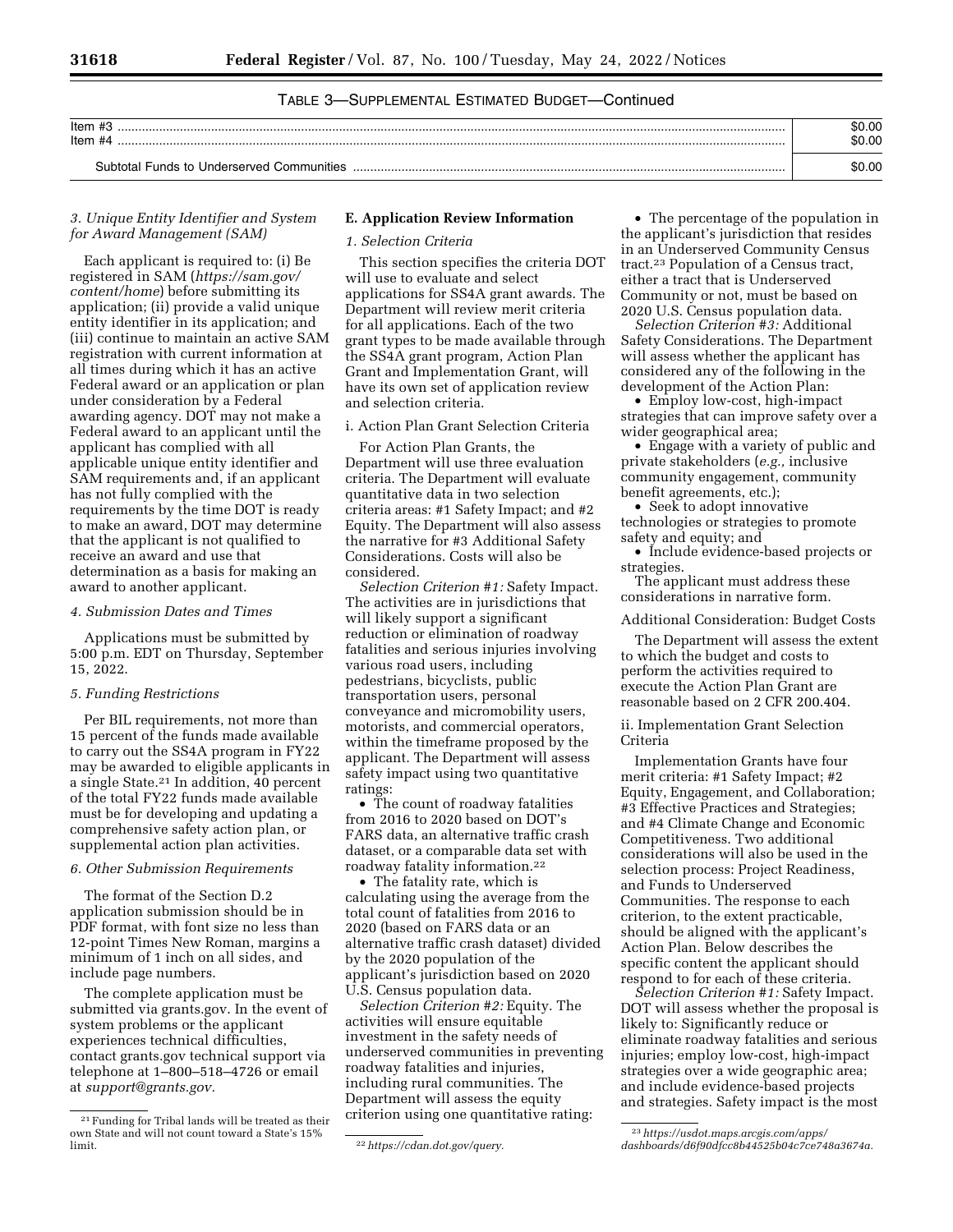important criterion and will be weighed more heavily in the review and selection process. The Department will assess the applicant's description of the safety problem, safety impact assessment, and costs as part of the Safety Impact criterion:

• Description of the safety problem. DOT will assess the extent to which:

Æ The safety problem is described, including historical trends, fatal and serious injury crash locations, contributing factors, and crash types by category of road user.

 $\circ$  Crashes and/or crash risk are displayed in a High-Injury Network, hot spot analysis, or similar geospatial risk visualization.

 $\circ$  Safety risk is summarized from risk models, hazard analysis, the identification of high-risk roadway features, road safety audits/assessments, and/or other proactive safety analyses.

• Safety impact assessment. DOT will assess the extent to which projects and strategies:

 $\circ$  Align with and address the identified safety problems.

 $\circ$  Are supported by evidence to significantly reduce or eliminate roadway fatalities and serious injuries involving various road users, including pedestrians, bicyclists, public transportation users, personal conveyance and micromobility users, motorists, and commercial vehicle operators.

 $\circ$  Use low-cost, high-impact strategies and projects that can improve safety over a wider geographical area.

**Measure safety impact through** models, studies, reports, proven noteworthy practices, Crash Modification Factors (CMF), and other information on project and strategy effectiveness.

 $\circ$  Include a multi-disciplinary, systemic approach that relies on redundancies to reduce safety risks.  $\circ$  Will have safety benefits that

persist over time.

• Implementation Costs. DOT will assess the extent to which projects and strategies are itemized and summarized, including capital costs for infrastructure, behavioral, and operational safety improvements.

*Selection Criterion #2:* Equity, Engagement, and Collaboration. This criterion supports the legislative requirements to assess the extent to which the application ensures the equitable investment in the safety needs of underserved communities, and demonstrates engagement with a variety of public and private stakeholders. The response to this criterion should focus on equity, engagement, and collaboration in relation to the

implementation of the projects and strategies. DOT will assess the extent to which projects and strategies:

• Ensure equitable investment in underserved communities in preventing roadway fatalities and serious injuries, including rural communities.

• Are designed to decrease existing disparities identified through equity analysis.

• Consider key population groups (*e.g.,* people in underserved communities, children, seniors, Black, Latino, Indigenous and Native Americans, Asian Americans and Pacific Islanders, other persons of color, persons with disabilities, persons who live in rural areas, and persons otherwise adversely affected by persistent poverty or inequality) to ensure the impact to these groups is understood and addressed.

• Include equity analysis, both quantitative and qualitative, and stakeholder engagement in underserved communities as part of the development and implementation process.

• Include meaningful engagement with the public, including public involvement for underserved communities, community benefit agreements, and relevant stakeholders such as private sector and community groups, as part of implementation.

• Leverage partnerships within their jurisdiction, with other government entities, non-governmental organizations, the private sector, academic institutions, and/or other relevant stakeholders to achieve safety benefits while preventing unintended consequences for persons living in the jurisdiction.

• Inform representatives from areas impacted on implementation progress and meaningfully engage over time to evaluate the impact of projects and strategies on persons living in the jurisdiction.

• Align with the equity analysis performed as part of the development of an existing Action Plan.

*Selection Criterion #3:* Effective Practices and Strategies. DOT will assess the extent to which the application employs low-cost, highimpact strategies that can improve safety over a wide geographical area, includes evidence-based projects or strategies that improve safety, and seeks to adopt innovative technologies or strategies to promote safety and equity. The response to this criterion needs to address, at a minimum, one of the four effective practices and strategies from the list below, which includes: Create a safer community; Safe System Approach; Complete Streets; and innovative practices and technologies. If

the applicant responds to more than one of the four options, the option that is rated highest in the review process will be used for the rating of this criterion.

• Create a safer community. DOT will assess the extent to which the projects and strategies:

 $\circ$  Establish basic, evidence-based roadway safety infrastructure features, including but not limited to sidewalks and separated bicycle lanes.

 $\circ$  Improve safety for all road users along a roadway network using proposed Public-Rights-of-Way Accessibility Guidelines (PROWAG).24

 $\circ$  Use evidence-based, proven, and effective safety countermeasures to significantly improve existing roadways.25

 $\circ$  Use evidence-based Countermeasures that Work with four or five stars to address persistent behavioral safety issues and consider equity in their implementation.26

 $\circ$  Apply systemic safety practices that involve widely implemented improvements based on high-risk roadway features correlated with particular severe crash types.

• Safe System Approach. DOT will assess the extent to which the projects and strategies:

 $\circ$  Encompass at least two of the five safety elements in the National Roadway Safety Strategy (Safer People, Safer Roads, Safer Speeds, Safer Vehicles, and Post-Crash Care). This may include a mix of infrastructure, behavioral, and operational safety projects and strategies.

 $\circ$  Create a transportation system that accounts for and mitigates human mistakes.

 $\circ$  Incorporate data-driven design features that are human-centric, limit kinetic energy, and are selected based on the physical limits of people's crash tolerances before injury or death occurs.

 $\circ$  Support actions and activities identified in the Department's National Roadway Safety Strategy that are evidence-based.

• Complete Streets. DOT will assess the extent to which the projects and strategies:

 $\circ$  Account for the safety of all road users in their implementation through evidence-based activities.

 $\circ$  Are supported by an existing Complete Streets Policy that prioritizes safety in standard agency procedures and guidance or other roadway safety policies that have eliminated barriers to

<sup>24</sup>*https://www.access-board.gov/prowag/*. 25*https://safety.fhwa.dot.gov/* 

*provencountermeasures/*.

<sup>26</sup>*https://www.nhtsa.gov/sites/nhtsa.gov/files/ 2021-09/Countermeasures-10th*\_*080621*\_*v5*\_*tag.pdf*.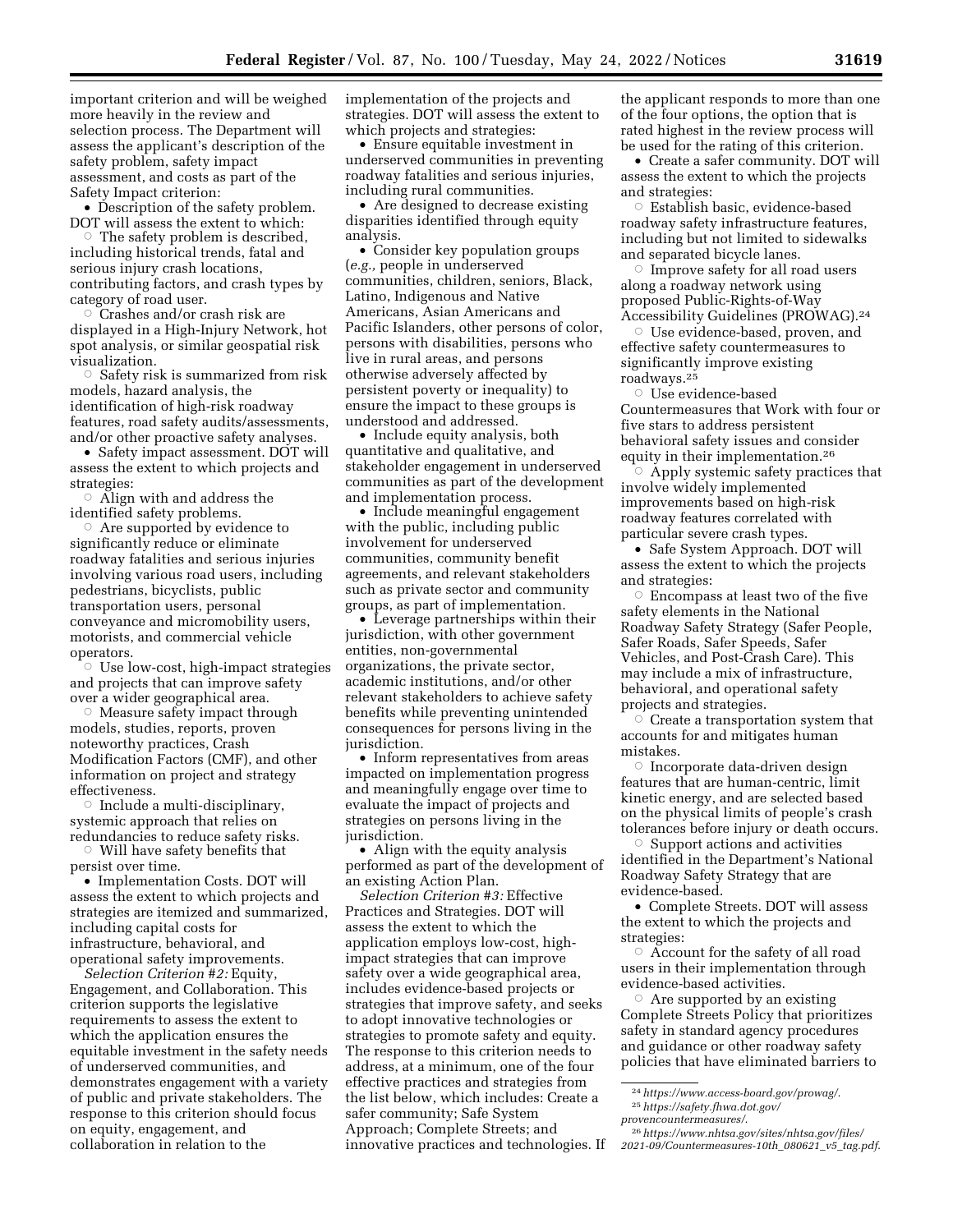prioritizing the safety of all users, or includes supplemental planning activities to achieve this. Consider the management of the right of way using a data-driven approach (*e.g.,* delivery access, features that promote biking and micromobility, electric vehicle charging infrastructure, etc.).

 $\circ$  Improve accessibility and multimodal networks for people outside of a motor vehicle, including people who are walking, biking, rolling, public transit users, and have disabilities.

 $\circ$  Incorporate the proposed PROWAG, and any actions in an established the American with Disabilities Act Transition Plan to correct barriers to individuals with disabilities.

• Innovative practices and technologies. DOT will assess the extent to which the projects and strategies:

 $\circ$  Incorporate practices that promote efficiency within the planning and road management lifecycle (*e.g.,* dig once, etc.).

 $\overline{\circ}\,$  Integrate additional data beyond roadway and crash information to inform implementation and location, such as data on the built environment.

Æ Foster applied, data-driven research and experimentation to inform project and strategy effectiveness, including but not limited to participation in a sanctioned Manual on Uniform Traffic Control Devices experimentation, research to inform Proven Safety Countermeasures or Countermeasures that Work, and/or research that measures the effectiveness of multidisciplinary activities.

Æ Adopt innovative technologies or practices to promote safety and equity. These could include infrastructure, behavioral, operational, or vehicular safety-focused approaches.

*Selection Criterion #4:* Climate Change and Sustainability, and Economic Competitiveness. This program's focus on equity and safety are also advanced by considerations of how applications address climate and sustainability considerations, as well as whether applications support economic competitiveness. DOT will assess the extent to which the projects and strategies use safety strategies to support the Departmental strategic goals of climate change and sustainability, and economic strength and global competitiveness, and the extent to which the proposal is expected to:

• Reduce motor vehicle-related pollution such as air pollution and greenhouse gas emissions.

• Increase safety of lower-carbon travel modes such as transit and active transportation.

• Incorporate lower-carbon pavement and construction materials.

• Support fiscally responsible land use and transportation efficient design that reduces greenhouse gas emissions.

• Includes storm water management practices and incorporates other climate resilience measures or feature, including but not limited to nature-based solutions that improve built and/or natural environment while enhancing resilience.

• Lead to increased economic or business activity due to enhanced safety features for all road users.

• Increase mobility and expand connectivity for all road users to jobs and business opportunities, including people in underserved communities.

• Improve multimodal transportation systems that incorporate affordable transportation options such as public transit and micromobility.

• Demonstrate a plan or credible planning activities and project delivery actions to advance quality jobs, workforce programs, including partnerships with labor unions, training providers, education institutions, and hiring policies that promote workforce inclusion.

• Result in high-quality job creation by supporting good-paying jobs with a free and fair choice to join a union, incorporate strong labor standards (*e.g.,*  wages and benefits at or above prevailing; use of project labor agreements, registered apprenticeship programs, pre-apprenticeships tied to registered apprenticeships, etc.), and/or provide workforce opportunities for historically underrepresented groups (*e.g.,* workforce development program, etc.).

Additional Consideration: Project Readiness

Applications rated as ''Highly Recommended'' or ''Recommended'' based on the selection Criteria 1 through 4 will be reviewed for Project Readiness, which will be a consideration for application selection. Project Readiness focuses on the extent to which the applicant will be able to substantially execute and complete the full scope of work in the Implementation Grant application within five (5) years of when the grant is executed. This includes information related to required design and construction standards, as well as environmental, permitting, and approval processes. DOT will evaluate the extent to which the application:

• Documents all applicable local, State, and Federal requirements.

• Includes information on activity schedule, required permits and approvals, the National Environmental Policy Act (NEPA) class of action and status, State Transportation Improvement Program (STIP) and Transportation Improvement Program (TIP) status, public involvement, rightof-way acquisition plans, procurement schedules, multi-party agreements, utility relocation plans and risk and mitigation strategies, as appropriate.

• Is reasonably expected to begin any construction-related projects in a timely manner consistent with all applicable local, State, and Federal requirements.

Additional Consideration: Funds to Underserved Communities

The percentage of Implementation Grant funds that will be spent in, and provide safety benefits to, locations in census tracts designated as underserved communities as defined by this NOFO will be considered as part of application selection.27 DOT will use this information in support of the legislative requirement to ensure equitable investment in the safety needs of underserved communities in preventing roadway fatalities and injuries. Higher percentages of funding to underserved communities will be generally viewed favorably by DOT, and the Department encourages applicants to leverage project and strategy activities to the extent practical and in alignment with the safety problems identified in an Action Plan.

# *2. Review and Selection Process*

This section addresses the BIL requirement to describe the methodology for evaluation in the NOFO, including how applications will be rated according to selection criteria and considerations, and how those criteria and considerations will be used to assign an overall rating. The SS4A grant program review and selection process consists of eligibility reviews, merit criteria review, and Senior Review. The Secretary makes the final selections.

### i. Action Plan Grant Review and Selection Process

The process for the application plan review is described below:

• Teams of Department and contractor support staff review all applications to determine eligibility based on the eligibility information in Section C.

<sup>27</sup>An underserved community as defined for this NOFO is consistent with the Office of Management and Budget's Interim Guidance for the Justice40 Initiative and the Historically Disadvantaged Community designation, which includes: U.S. Census tracts identified in this table *https:// datahub.transportation.gov/stories/s/tsyd-k6ij;* any Tribal land; or any territory or possession of the United States.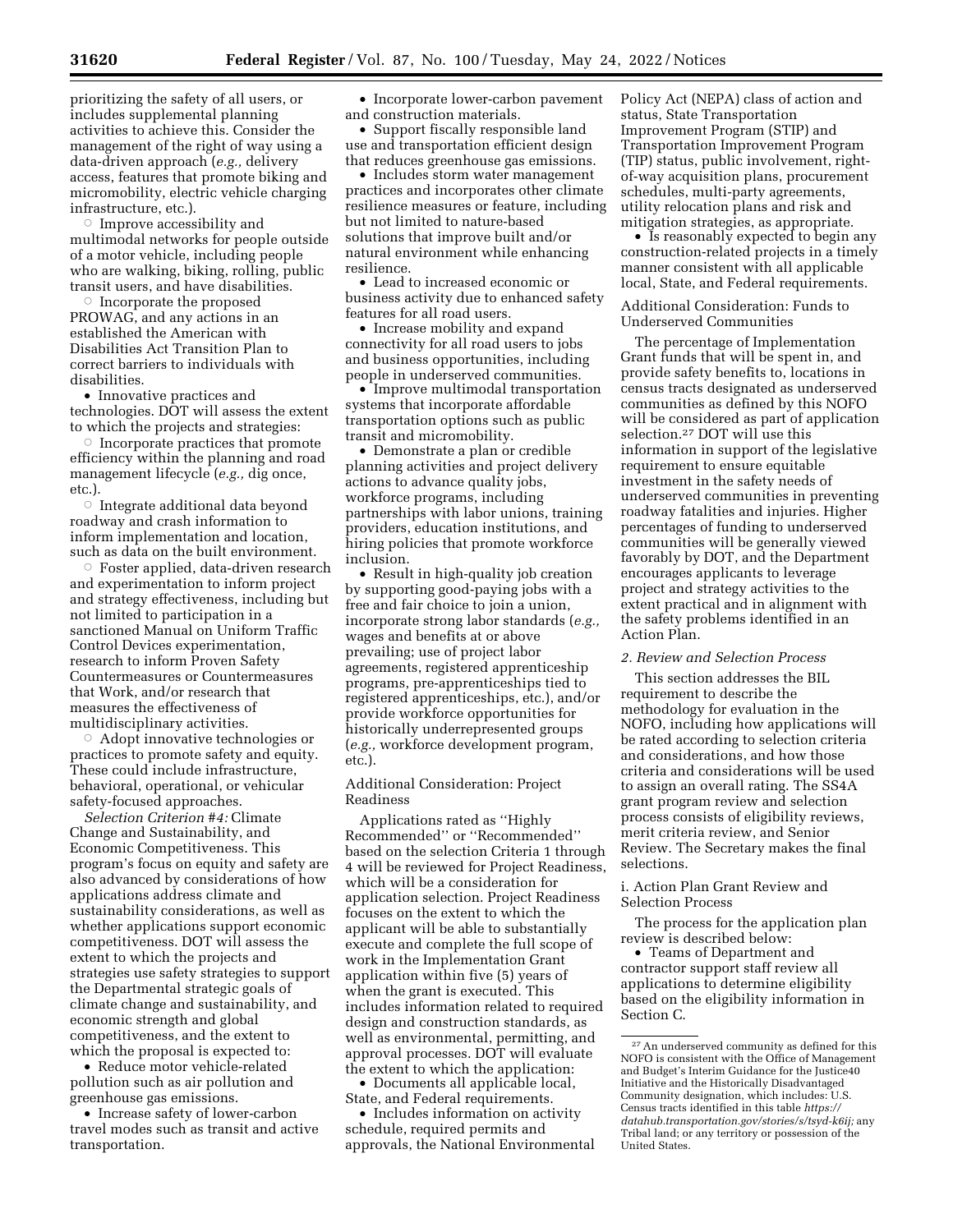• Eligible Action Plan applications received by the deadline will be reviewed for their merit based on the selection criteria in Section E.1.i.

• Applications are scored numerically based on Merit Criteria #1 Safety Impact and #2 Equity Criteria.

• The #3 Additional Safety Considerations criterion narrative will be reviewed and assessed as either ''qualified,'' meaning the application addresses the criterion at least in part, or ''not qualified,'' meaning the application does not address the criterion. Applications that do not address the #3 Additional Safety Considerations and are deemed ''not qualified'' will not be considered.

• Action Plan Grant applications to develop or complete a new Action Plan will be noted and prioritized for funding.

• In order to ensure that final selections will meet the statutory requirement that no more than 15 percent of program funds may be awarded to eligible applicants in one State, applications will have their State location denoted. Tribal awards are not counted towards this 15 percent maximum.

• The Teams will examine the locations of the applicants to identify if multiple applicants requested funding for the same jurisdiction. DOT reserves the right to request applicants with duplicative funding requests consolidate their efforts as one multijurisdictional group prior to receiving an award, and may decline to fund duplicative applications irrespective of their individual merits.

ii. Implementation Grant Review and Selection Process

(a) Overall Selection Process and Ratings

Teams of Department and contractor support staff review all applications to determine whether they are eligible applicants based on the eligibility information in Section C. All eligible Implementation Grant applications received by the deadline will be reviewed and receive ratings for each of these criteria: #1 Safety Impact; #2 Equity, Engagement, and Collaboration; #3 Effective Practices and Strategies; #4 Climate Change and Sustainability, and Economic Competitiveness. Based on the criteria ratings, an overall application rating of ''Highly Recommended,'' ''Recommended,'' ''Acceptable,'' or ''Not Recommended'' will be assigned. Criterion #1, Safety Impact, will be weighted most heavily.

OVERALL ''HIGHLY RECOMMENDED'' APPLICATION RATING SCENARIOS

| Selection criteria                                                                     | Scenario (a) criteria rating                                | Scenario (b) criteria rating                                                |
|----------------------------------------------------------------------------------------|-------------------------------------------------------------|-----------------------------------------------------------------------------|
| #4 Climate Change Sustainability, and Economic Competitiveness    Low, Medium, or High | Medium or High<br>Highly Recommended    Highly Recommended. | Medium.<br>$\vert$ High.<br>$\perp$ High.<br>$\overline{\phantom{a}}$ High. |

# OVERALL ''RECOMMENDED'' RATING SCENARIOS

| Selection criteria                                                                                                   | Scenario (c) criteria rating | Scenario (d) criteria rating |
|----------------------------------------------------------------------------------------------------------------------|------------------------------|------------------------------|
|                                                                                                                      |                              | Medium.<br>Medium.           |
| #4 Climate Change and Sustainability, and Economic Competi- Low, Medium, or High  Low, Medium, or High.<br>tiveness. |                              |                              |
|                                                                                                                      | Recommended  Recommended.    |                              |

# OVERALL ''ACCEPTABLE'' AND ''NOT RECOMMENDED'' RATING SCENARIOS

| Selection criteria                                                                | Scenario (e) criteria rating | Scenario (f) criteria rating            |
|-----------------------------------------------------------------------------------|------------------------------|-----------------------------------------|
|                                                                                   |                              | Any are determined Non-Respon-<br>sive. |
|                                                                                   |                              |                                         |
| #4 Climate Change and Sustainability, and Economic Competi- Low, Medium, or High. |                              |                                         |
| tiveness.                                                                         |                              | Not Recommended.                        |

(b) Safety Impact Criterion Rating Methodology

For the #1 Safety Impact criterion, the Department will assess three

subcomponents to determine a result in an overall rating of ''high,'' ''medium,'' and ''low,'' or ''non-responsive.'' The three subcomponents are: the description of the safety problem; the

safety impact assessment; and the implementation costs.

The description of the safety problem sub-rating will use the guidelines below: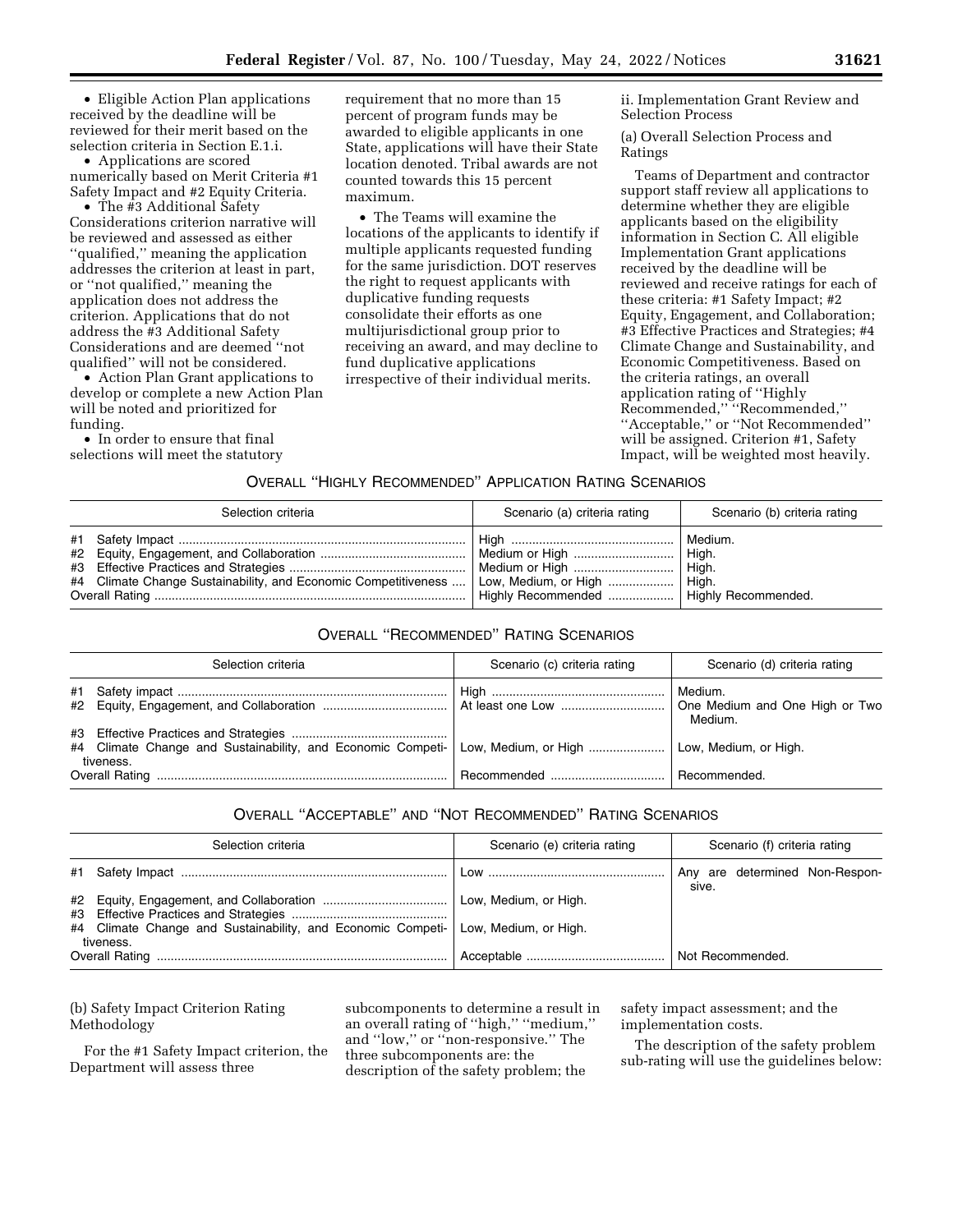|              | High                                                                                                                                                                                                                    | <b>Medium</b>                                                                                                                                                                                                         | Low                                                                                                                                                                                                                                          | Non-responsive                                                                  |
|--------------|-------------------------------------------------------------------------------------------------------------------------------------------------------------------------------------------------------------------------|-----------------------------------------------------------------------------------------------------------------------------------------------------------------------------------------------------------------------|----------------------------------------------------------------------------------------------------------------------------------------------------------------------------------------------------------------------------------------------|---------------------------------------------------------------------------------|
| Rating scale | The narrative and supporting<br>information demonstrate<br>the proposal is addressing<br>a substantial safety prob-<br>lem. The narrative is well-<br>articulated and is strongly<br>supported by data and<br>analysis. | The narrative and supporting<br>information demonstrate<br>the proposal is addressing<br>an existing safety problem.<br>Narrative articulates the<br>description, is generally<br>supporting by data and<br>analysis. | The narrative and supporting<br>information demonstrate<br>the proposal is addressing<br>a safety problem more<br>minor in scope. The nar-<br>rative is not well-articu-<br>lated, and the supporting<br>data and analysis are lim-<br>ited. | The narrative and supporting<br>information do not address<br>a safety problem. |

The safety impact assessment subrating will use the guidelines below:

|              | High                                                                                                                                                                                                                                                          | Medium                                                                                                                                                                                                                                       | Low                                                                                                                                                                                                                                                                          | Non-responsive                                                       |
|--------------|---------------------------------------------------------------------------------------------------------------------------------------------------------------------------------------------------------------------------------------------------------------|----------------------------------------------------------------------------------------------------------------------------------------------------------------------------------------------------------------------------------------------|------------------------------------------------------------------------------------------------------------------------------------------------------------------------------------------------------------------------------------------------------------------------------|----------------------------------------------------------------------|
| Rating scale | The projects and strategies<br>have strong potential to<br>address the safety prob-<br>lem. The projects and<br>strategies proposed are<br>highly effective, based on<br>evidence, use a systemic<br>approach, and have bene-<br>fits that persist over time. | The projects and strategies<br>address the safety prob-<br>lem. Most of the projects<br>and strategies proposed<br>are effective measures.<br>based on evidence, use a<br>systemic approach, and<br>have benefits that persist<br>over time. | The projects and strategies<br>address the safety problem<br>to a limited degree. Some<br>or none of the projects and<br>strategies proposed are ef-<br>fective measures, based<br>on evidence, use a sys-<br>temic approach, or have<br>benefits that persist over<br>time. | The projects and strategies<br>do not address the safety<br>problem. |

The implementation costs sub-rating will use the guidelines below:

|              | High                                                                                                                                                                                                                                                                                                                 | Medium                                                                                                                                                                                                                                                                   | Low                                                                                                                                                                                                                                                                                                                                                       | Non-responsive                         |
|--------------|----------------------------------------------------------------------------------------------------------------------------------------------------------------------------------------------------------------------------------------------------------------------------------------------------------------------|--------------------------------------------------------------------------------------------------------------------------------------------------------------------------------------------------------------------------------------------------------------------------|-----------------------------------------------------------------------------------------------------------------------------------------------------------------------------------------------------------------------------------------------------------------------------------------------------------------------------------------------------------|----------------------------------------|
| Rating Scale | The costs for the implemen-<br>tation of the projects and<br>strategies are clearly ar-<br>ticulated and summarized.<br>Future costs are well-de-<br>scribed. The quantity and<br>quality of the projects and<br>strategies in relation to the<br>cost amounts strongly indi-<br>cate the costs are reason-<br>able. | The costs for the implemen-<br>tation of the projects and<br>strategies are summarized.<br>Future costs are described.<br>The quantity and quality of<br>the projects and strategies<br>in relation to the cost<br>amounts seem to indicate<br>the costs are reasonable. | The costs for the implemen-<br>tation of the projects and<br>strategies are not well-ar-<br>ticulated or missing key<br>details. Future costs are<br>minimally or not described.<br>Based on the limited quan-<br>tity and/or quality of the<br>projects and strategies in<br>relation to the cost<br>amounts, the cost reason-<br>ableness is uncertain. | Cost information is not pro-<br>vided. |

The three sub-ratings for the #1 Safety Criterion (the description of the safety problem; the safety impact assessment;

and the implementation costs) will be combined and scored using the following rating system to determine if

the overall rating for the Safety Criterion is "High," "Medium," "Low," or "Non-Responsive.''

| Safety criterion sub-rating scores |                 |  |
|------------------------------------|-----------------|--|
|                                    | High.           |  |
|                                    | Medium.         |  |
|                                    | Low.            |  |
|                                    | Non-Responsive. |  |

(c) Other Criteria Rating Methodology

For the merit criteria #2 Equity, Engagement, and Collaboration, #3 Effective Practices and Strategies, and

#4 Climate Change and Economic Competitiveness, the Department will consider whether the application narrative is clear, direct, responsive to

the selection criterion focus areas, and logical, which will result in a rating of ''high, ''medium,'' ''low,'' or ''nonresponsive.''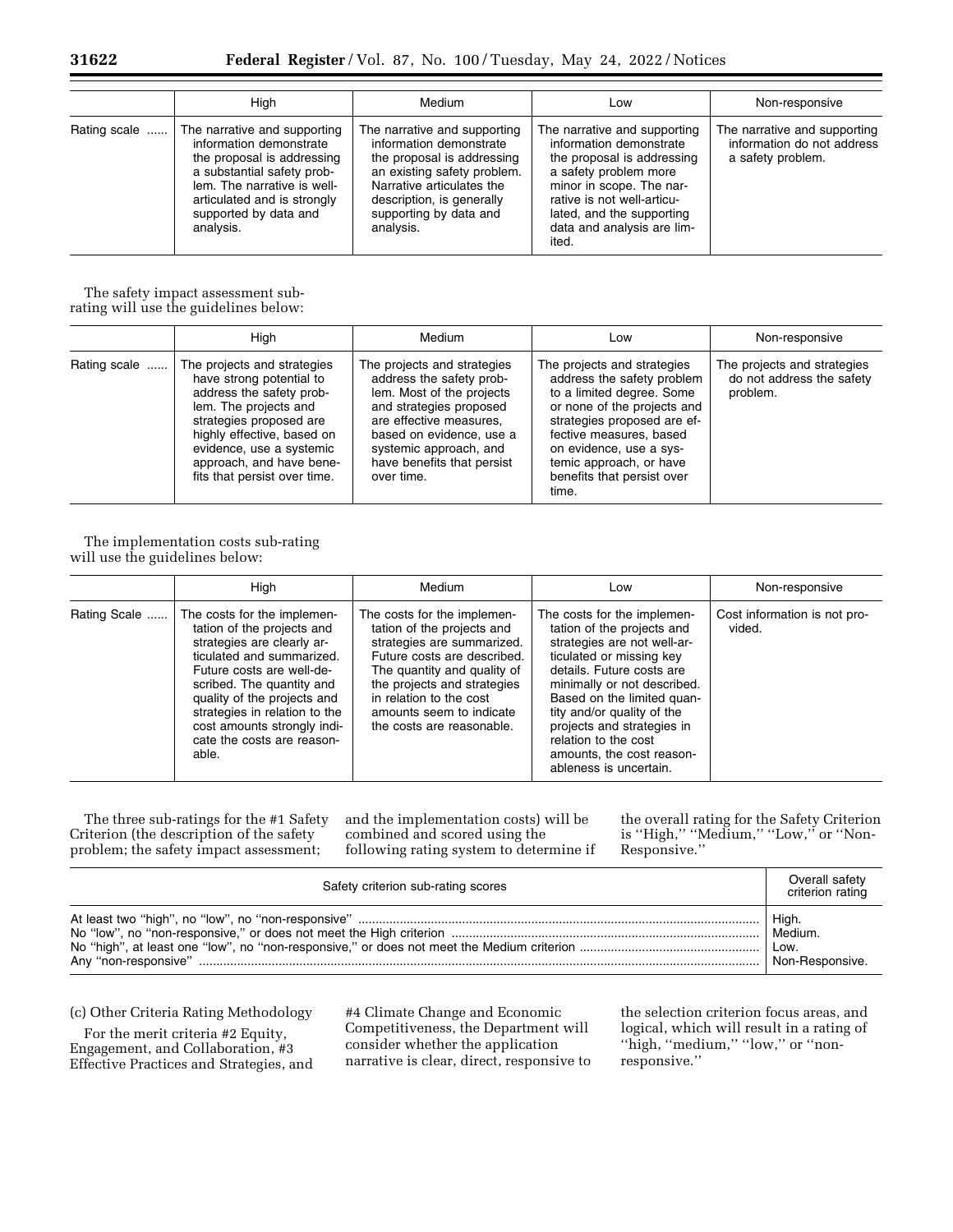|              | High                          | Medium                        | Low                          | Non-responsive                |
|--------------|-------------------------------|-------------------------------|------------------------------|-------------------------------|
| Rating Scale | The application is sub-       | The application is moderately | The application is minimally | The narrative indicates the   |
|              | stantively responsive to the  | responsive to the criteria.   | responsive to the criteria   | proposal is counter to the    |
|              | criteria, with clear, direct, | with mostly clear, direct,    | and is somewhat ad-          | criteria, or does not contain |
|              | and logical narrative.        | and logical narrative.        | dressed in the narrative.    | sufficient information.       |

''Highly Recommended'' and ''Recommended'' applications will receive a Project Readiness evaluation, as described below. The reviewers will use the application materials outlined in Section D to assess the applicant's

Project Readiness and will provide a rating of either "Very Likely," "Likely," or ''Unlikely.''

|              | Very likely                              | Likelv                                   | Unlikely                              |
|--------------|------------------------------------------|------------------------------------------|---------------------------------------|
| Rating Scale | Based on the information provided in     | Based on the information provided in     | Based on the information provided in  |
|              | the application and the proposed         | the application and the proposed         | the application and the proposed      |
|              | scope of the projects and strategies.    | scope of the projects and strategies,    | scope of the projects and strategies, |
|              | it is very likely the applicant can com- | it is probable the applicant can com-    | it is uncertain whether the applicant |
|              | plete all projects and strategies within | plete all projects and strategies within | can complete all projects and strate- |
|              | a five-year time horizon.                | a five-year time horizon.                | gies within a five-year time horizon. |

### iii. Senior Review Team Phase

(a) Action Plan Grant Senior Review Team Phase

For the Action Plan Grants, the Secretary will set thresholds for each of the three quantitative criteria ratings based on their distribution, the number of applicants, and the availability of funds. Eligible applicants who meet or exceed the threshold in any of the three criteria will be offered Action Plan Grant award funding. A composite rating of the three criteria will not be made, and each criterion will be considered separately. Based on the overall application pool, available funding, and legislative requirements, the Secretary reserves the discretion to set the threshold(s) most advantageous to the U.S. Government's interest. The Secretary will consult with a Senior Review Team (SRT) to make the threshold determinations. Additionally, the Secretary may choose to prioritize Action Plan Grants that are developing or completing an Action Plan over Action Plan Grant applications focused on supplemental action plan activities because an Action Plan is a prerequisite to applying for Implementation Grants in future NOFOs.

(b) Implementation Grant Senior Review Team Phase

Once every Implementation Grant application has been assigned an overall rating based on the methodology above, all ''Highly Recommended'' applications will be included in a list of Applications for Consideration. The SRT will review whether the list of ''Highly Recommended'' applications is sufficient to ensure that no more than 15 percent of the FY 2022 funds made available are awarded to eligible applicants in a single State.

''Recommended'' applications may be added to the proposed list of Applications for Consideration until a sufficient number of applications are on the list to ensure that all the legislative requirements can be met and funding would be fully awarded. ''Recommended'' applications with a ''High'' Safety Impact Criterion rating will be prioritized and considered first. If that produces an insufficient list, ''Recommended'' applications with a ''Medium'' Safety Impact Criterion rating and a ''High'' rating for the Equity, Engagement, and Collaboration Criterion will also be considered. The SRT will also review all ''Highly Recommended'' applications that received an ''Unlikely'' project readiness rating, and either remove those applicants from the Applications for Consideration, OR recommend a reduced scope to minimize the risk the applicant will not complete the scope of work within five years of the grant agreement execution.

Additionally, to ensure the funding awards align to the extent practicable to the program goal of equitable investment in the safety needs of underserved communities, the SRT may review ''Recommended'' applications and set a threshold based on the percentage of funds that will be spent in, and provide safety benefits to, locations within underserved communities. Any ''Recommended'' applications at or above that threshold will be included in the proposed list of Applications for Consideration.

For each grant type, the SRT will present the list of Applications for Consideration to the Secretary, either collectively or through a representative of the SRT. The SRT may advise the Secretary on any application on the list of Applications for Consideration,

including options for reduced awards, and the Secretary makes final selections. The Secretary's selections identify the applications that best address program requirements and are most worthy of funding.

### *3. Additional Information*

Prior to entering into a grant agreement, each selected applicant will be subject to a risk assessment as required by 2 CFR 200.206. The Department must review and consider any information about the applicant that is in the designated integrity and performance system accessible through SAM (currently the Federal Awardee Performance and Integrity Information System (FAPIIS)). An applicant may review information in FAPIIS and comment on any information about itself that a Federal awarding agency previously entered. The Department will consider comments by the applicant, in addition to the other information in FAPIIS, in making a judgment about the applicant's integrity, business ethics, and record of performance under Federal awards when completing the review of risk posed by applicants.

Because award recipients under this program may be first-time recipients of Federal funding, DOT is committed to implementing the program as flexibly as permitted by statute and to providing assistance to help award recipients through the process of securing a grant agreement and delivering both Action Plan activities and Implementation Grant projects and strategies. Award recipients are encouraged to identify any needs for assistance in delivering the Implementation Grant projects and strategies so that DOT can provide directly, or through a third party, sufficient support and technical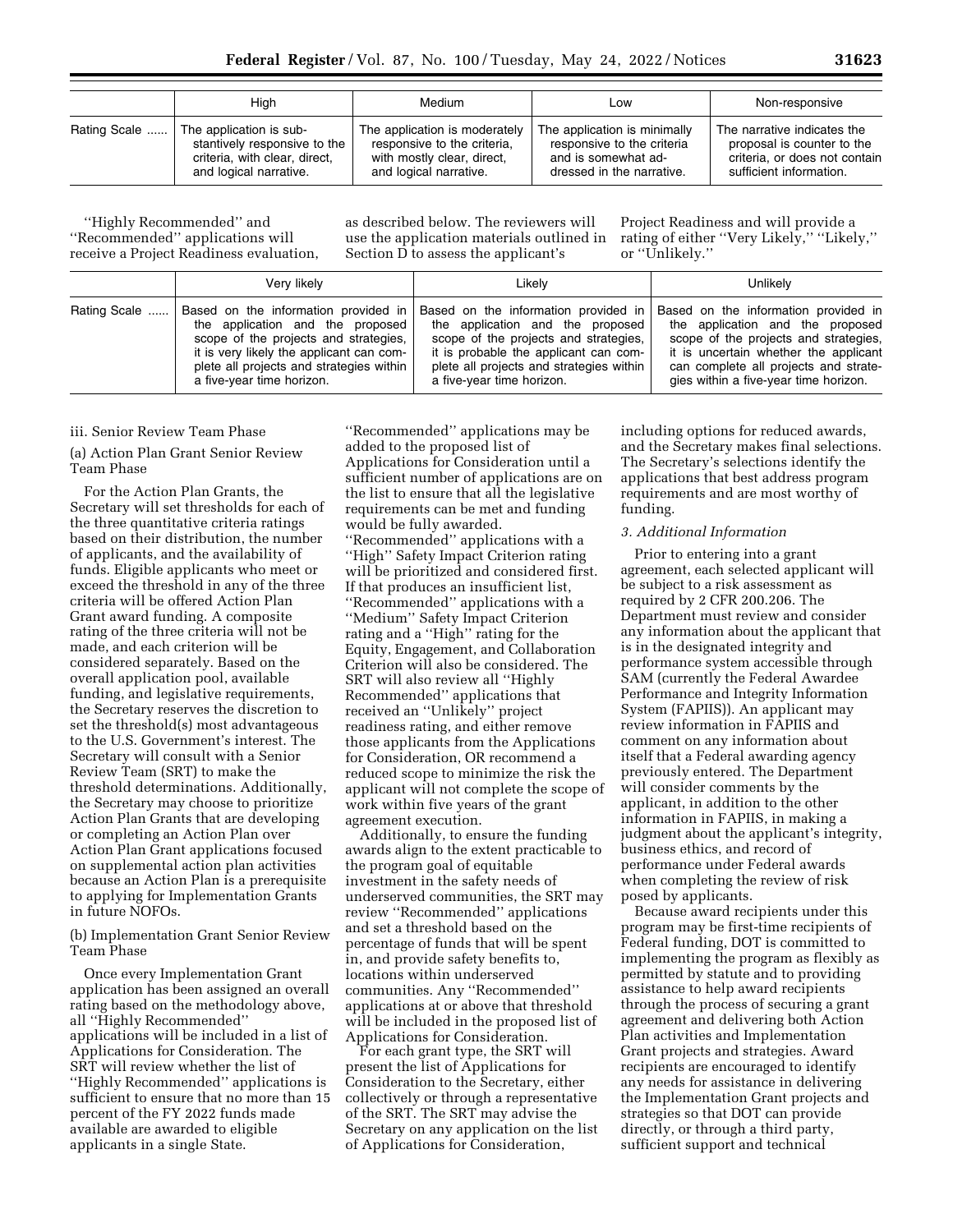assistance to mitigate potential execution risks.

# **F. Federal Award Administration Information**

### *1. Federal Award Notices*

Following the evaluation outlined in Section E, the Secretary will announce awarded applications by posting a list of selected recipients at *www.transportation.gov/SS4A.* The posting of the list of selected award recipients will not constitute an authorization to begin performance. Following the announcement, the Department will contact the point of contact listed in the SF–424 to initiate negotiation of a grant agreement.

## *2. Administrative and National Policy Requirements*

i. Equity and Barriers to Opportunity

Each applicant selected for SS4A grant funding must demonstrate effort to improve equity and reduce barriers to opportunity as described in Section A. Award recipients that have not sufficiently addressed equity and barriers to opportunity in their planning, as determined by the Department, will be required to do so before receiving funds, consistent with Executive Order 13985, Advancing Racial Equity and Support for Underserved Communities Through the Federal Government (86 FR 7009).28

# ii. Labor and Workforce

Each applicant selected for SS4A grant funding must demonstrate, to the full extent possible consistent with the law, an effort to create good-paying jobs with the free and fair choice to join a union and incorporation of high labor standards as described in Section A. To the extent that applicants have not sufficiently considered job quality and labor rights in their planning, as determined by the Department of Labor, the applicants will be required to do so before receiving funds, consistent with Executive Order 14025, Worker Organizing and Empowerment (86 FR 22829), and Executive Order 14052, Implementation of the Infrastructure Investment and Jobs Act (86 FR 64335).

As expressed in section A, equal employment opportunity is an important priority. The Department wants to ensure that sponsors have the support they need to meet requirements under E.O. 11246, Equal Employment Opportunity (30 FR 12319, and as

amended). All Federally assisted contractors are required to make good faith efforts to meet the goals of 6.9 percent of construction project hours being performed by women and goals that vary based on geography for construction work hours and for work being performed by people of color.29 Projects over \$35 million shall meet the requirements in Executive Order 14063, Use of Project Labor Agreements for Federal Construction Projects (87 FR 7363).

The U.S. Department of Labor's Office of Federal Contract Compliance Programs (OFCCP) has a Mega Construction Project Program through which it engages with project sponsors as early as the design phase to help promote compliance with nondiscrimination and affirmative action obligations. Through the program, OFCCP offers contractors and subcontractors extensive compliance assistance, conducts compliance evaluations, and helps to build partnerships between the project sponsor, prime contractor, subcontractors, and relevant stakeholders. OFCCP will identify projects that receive an award under this notice and are required to participate in OFCCP's Mega Construction Project Program from a wide range of federally assisted projects over which OFCCP has jurisdiction and that have a project cost above \$35 million. DOT will require project sponsors with costs above \$35 million that receive awards under this funding opportunity to partner with OFCCP, if selected by OFCCP, as a condition of their DOT award. Under that partnership, OFCCP will ask these project sponsors to make clear to prime contractors in the pre-bid phase that project sponsor's award terms will require their participation in the Mega Construction Project Program. Additional information on how OFCCP makes their selections for participation in the Mega Construction Project Program is outlined under ''Scheduling'' on the Department of Labor website: *https://www.dol.gov/agencies/ofccp/ faqs/construction-compliance.* 

iii. Critical Infrastructure Security and Resilience

It is the policy of the United States to strengthen the security and resilience of its critical infrastructure against both physical and cyber threats. Each applicant selected for SS4A grant funding must demonstrate, prior to the signing of the grant agreement, effort to

consider and address physical and cyber security risks relevant to the transportation mode and type and scale of the activities. Award recipients that have not appropriately considered and addressed physical and cyber security and resilience in their planning, design, and oversight, as determined by the Department and the Department of Homeland Security, will be required to do so before receiving Implementation Grant funds for construction, consistent with Presidential Policy Directive 21, Critical Infrastructure Security and Resilience and the National Security Presidential Memorandum on Improving Cybersecurity for Critical Infrastructure Control Systems. Additionally, funding recipients must be in compliance with 2 CFR 200.216 and the prohibition on certain telecommunications and video surveillance services or equipment.

Award recipients shall also consider whether projects in floodplains are upgraded consistent with the Federal Flood Risk Management Standard, to the extent consistent with current law, in Executive Order 14030, Climate-Related Financial Risk (86 FR 27967), and Executive Order 13690, Establishing a Federal Flood Risk Management Standard and a Process for Further Soliciting and Considering Stakeholder Input (80 FR 6425).

iv. National Environmental Policy Act of 1969 (NEPA)

Funding recipients must comply with NEPA under 42 U.S.C. 4321 *et seq.* and the Council on Environmental Quality's NEPA implementing regulations at 40 CFR 1500–1508, where applicable.

v. Other Administrative and Policy Requirements

All awards will be administered pursuant to the Uniform Administrative Requirements, Cost Principles and Audit Requirements for Federal Awards found in 2 CFR 200, subpart F, as adopted by the Department at 2 CFR 1201. Additionally, as permitted under the requirements described above, applicable Federal laws, rules, and regulations of the relevant operating administration (*e.g.,* the Federal Highway Administration, etc.) administering the activities will apply to the activities that receive SS4A grants, including planning requirements, Stakeholder Agreements, and other requirements under the Department's other highway and transit grant programs. DOT anticipates grant recipients to have varying levels of experience administering Federal funding agreements and complying with Federal requirements, and DOT will

<sup>28</sup>An illustrative example of how these requirements are applied to recipients can be found here: *https://cms.buildamerica.dot.gov/ buildamerica/financing/infra-grants/infra-fy21 fhwa-general-terms-and-conditions.* 

<sup>29</sup>*https://www.dol.gov/sites/dolgov/files/ofccp/ ParticipationGoals.pdf.*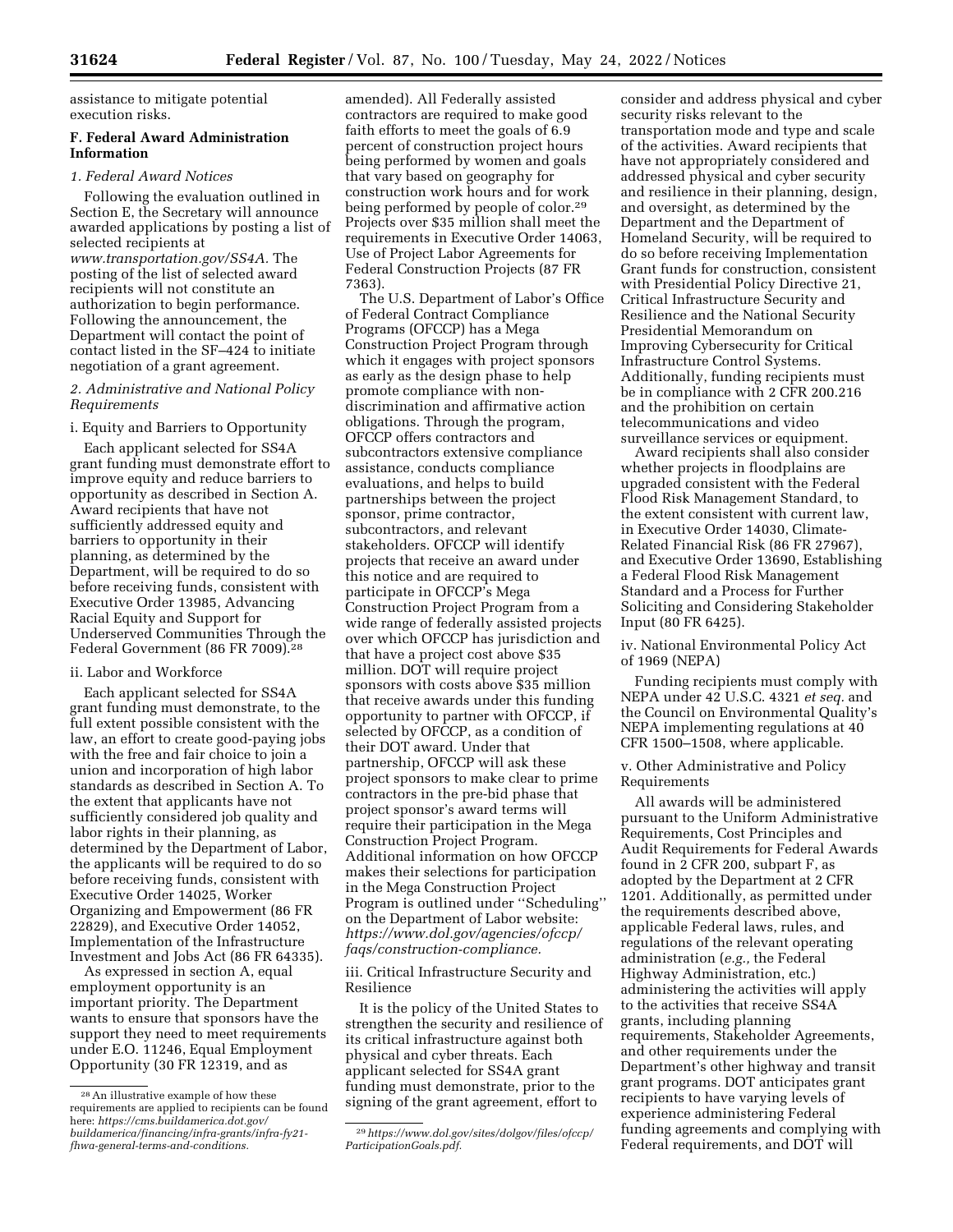take a risk-based approach to SS4A program grant agreement administration to ensure compliance with all applicable laws and regulations.

The Department will also provide additional technical assistance and support resources to first-time DOT funding recipients and those who request additional support, as appropriate. With respect to highway projects, except as otherwise noted in this NOFO, please note that these grants are not required to be administered under Title 23 of the U.S.C., which establishes requirements that are generally applicable to funding that is provided by formula to State departments of transportation.30 Therefore, the administration and implementation of SS4A grants should be more streamlined for the entities that are eligible for SS4A awards.

As expressed in Executive Order 14005, Ensuring the Future Is Made in All of America by All of America's Workers (86 FR 7475), it is the policy of the executive branch to maximize, consistent with law, the use of goods, products, and materials produced in, and services offered in, the United States. Infrastructure projects are subject to the Build America, Buy America Act (Pub. L. No 117–58, div. G §§ 70901– 70927) as clarified in OMB Memorandum M–22–11.31 The Department expects all recipients to be able to complete their projects without needing a waiver. However, to obtain a waiver, a recipient must be prepared to demonstrate how they will maximize the use of domestic goods, products, and materials in constructing their project. Projects under this notice will be subject to the domestic preference requirements at § 70914 of the Build America, Buy America Act, as implemented by OMB, and any awards will contain the award terms specific in M–22–11.

SS4A award recipients should demonstrate compliance with civil rights obligations and nondiscrimination laws, including Titles VI of the Civil Rights Act of 1964, the Americans with Disabilities Act (ADA), and Section 504 of the Rehabilitation Act, and accompanying regulations. Recipients of Federal transportation funding will also be

required to comply fully with regulations and guidance for the ADA, Title VI of the Civil Rights Act of 1964, Section 504 of the Rehabilitation Act of 1973, and all other civil rights requirements. Additionally, to the extent practicable, Implementation Grants must adhere to the proposed Public Rights-of-Way Accessibility Guidelines.32 The Department's and the applicable Operating Administrations' Office of Civil Rights may work with awarded grant recipients to ensure full compliance with Federal civil rights requirements.

In connection with any program or activity conducted with or benefiting from funds awarded under this notice, recipients of funds must comply with all applicable requirements of Federal law, including, without limitation, the Constitution of the United States; the conditions of performance, nondiscrimination requirements, and other assurances made applicable to the award of funds in accordance with regulations of the Department of Transportation; and applicable Federal financial assistance and contracting principles promulgated by the Office of Management and Budget. In complying with these requirements, recipients, in particular, must ensure that no concession agreements are denied or other contracting decisions made on the basis of speech or other activities protected by the First Amendment. If the Department determines that a recipient has failed to comply with applicable Federal requirements, the Department may terminate the award of funds and disallow previously incurred costs, requiring the recipient to reimburse any expended award funds.

# *3. Reporting*

i. Progress Reporting on Grant Activity

Reporting responsibilities include quarterly program performance reports using the Performance Progress Report (SF–PPR) and quarterly financial status using the SF–425 (also known as the Federal Financial Report or SF–FFR).33

ii. Post Award Reporting Requirements/ Reporting of Matters Related to Integrity and Performance

If the total value of a selected applicant's currently active grants, cooperative agreements, and procurement contracts from all Federal awarding agencies exceeds \$10,000,000 for any period of time during the period of performance of this Federal award, then the applicant during that period of

time must maintain the currency of information reported in SAM that is made available in the designated integrity and performance system (currently the Federal Awardee Performance and Integrity Information System (FAPIIS)) about civil, criminal, or administrative proceedings described in paragraph 2 of this award term and condition. This is a statutory requirement under section 872 of Public Law 110–417, as amended (41 U.S.C. 2313). As required by section 3010 of Public Law 111–212, all information posted in the designated integrity and performance system on or after April 15, 2011, except past performance reviews required for Federal procurement contracts, will be publicly available. Additionally, if applicable funding recipients must be in compliance with the audit requirements in 2 CFR 200, Subpart F.

#### iii. Program Evaluation

As a condition of grant award, SS4A grant recipients may be required to participate in an evaluation undertaken by DOT, or another agency or partner. The evaluation may take different forms such as an implementation assessment across grant recipients, an impact and/ or outcomes analysis of all or selected sites within or across grant recipients, or a benefit/cost analysis or assessment of return on investment. The Department may require applicants to collect data elements to aid the evaluation. As a part of the evaluation, as a condition of award, grant recipients must agree to: (1) Make records available to the evaluation contractor; (2) provide access to program records, and any other relevant documents to calculate costs and benefits; (3) in the case of an impact analysis, facilitate the access to relevant information as requested; and (4) follow evaluation procedures as specified by the evaluation contractor or DOT staff.

Recipients and sub-recipients are also encouraged to incorporate program evaluation including associated data collection activities from the outset of their program design and implementation to meaningfully document and measure the effectiveness of their projects and strategies. Title I of the Foundations for Evidence-Based Policymaking Act of 2018 (Evidence Act), Public Law 115–435 (2019) urges Federal awarding agencies and Federal assistance recipients and sub-recipients to use program evaluation as a critical tool to learn, to improve equitable delivery, and to elevate program service and delivery across the program lifecycle. Evaluation means ''an assessment using systematic data collection and analysis of one or more

<sup>30</sup>Please note that some title 23 requirements apply regardless of funding source. In particular, projects involving routes on the National Highway System must meet the applicable design standards at 23 CFR part 625.

<sup>31</sup>Public Law 117–58, division. G, Title IX, Subtitle A, 135 Stat. 429, 1298 (2021). For additional information on § 70914, see OMB–22–11. *https://www.whitehouse.gov/wp-content/uploads/ 2022/04/M-22-11.pdf.* 

<sup>32</sup>*https://www.access-board.gov/prowag/.*  33*https://www.grants.gov/forms/post-awardreporting-forms.html.*